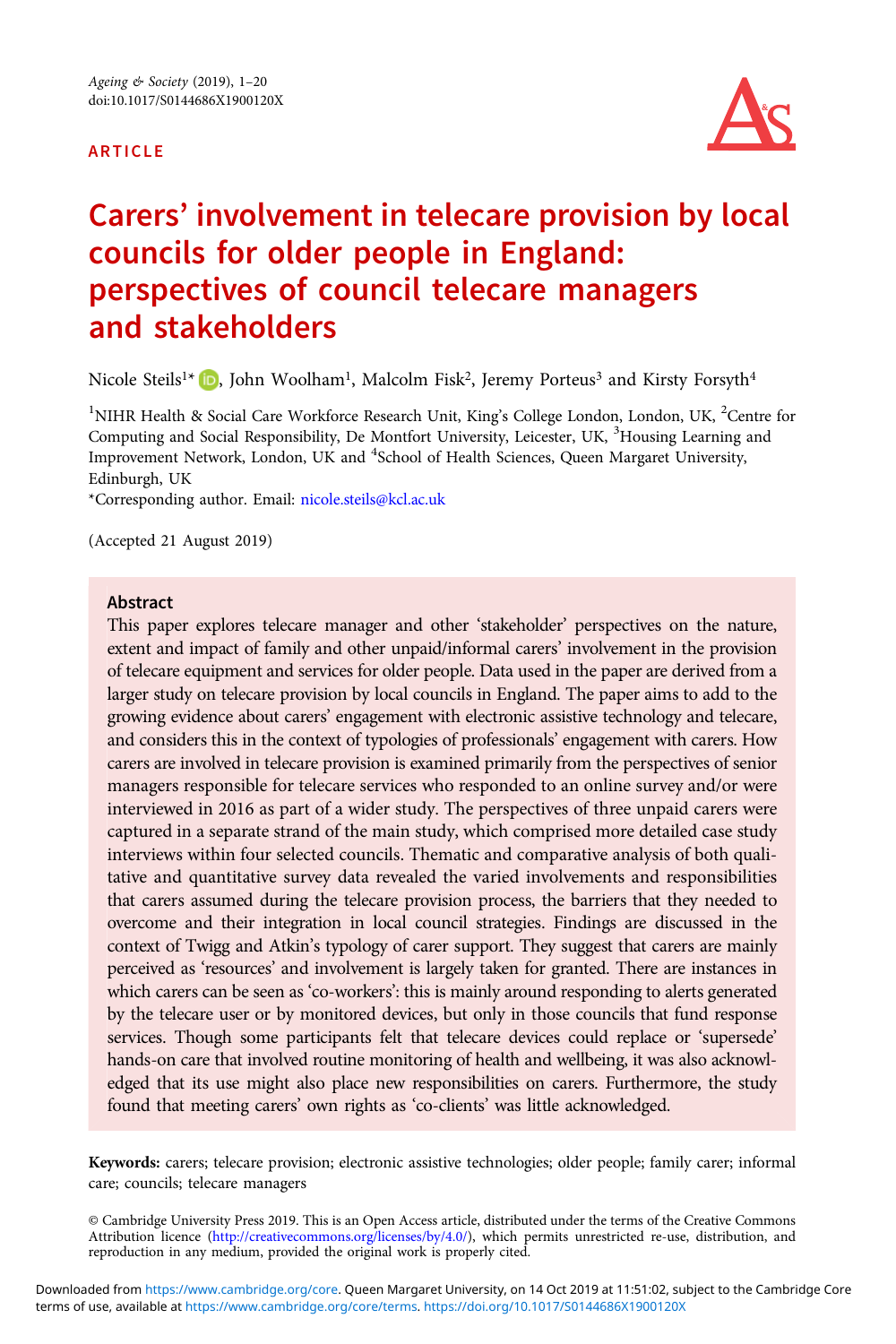# Introduction

Telecare has become a ubiquitous part of social care offered by English local council adult social care departments, whether directly provided or commissioned from external partners. Outcomes of telecare use for older people have been extensively researched and studies of family and other unpaid/informal carers and telecare use have suggested that carers find that it offers reassurance (Jarrold and Yeandle, [2009\)](#page-18-0) and enables them to participate more fully in society (Carretero et al., [2015\)](#page-17-0). However, less is known about if and how providers of telecare involve family and other unpaid/informal carers in the process of offering or providing it to older people and how this impacts on their caring role.

This paper is structured in five sections. The first explores the context of carers and telecare. In the second, details of the data sources on which this paper draws are provided and the methods used to sample, collect and analyse the data are described. The third section presents the findings and the fourth section discusses the implications of the findings in the light of Twigg and Atkin's [\(1994](#page-19-0)) conceptualisation of carer–practitioner relationships and locates them within the literature. In the final section, conclusions are drawn.

# **Background**

## **Carers**

In this paper, the term 'carer' is used to describe people who provide unpaid/informal support or care to another person: usually to family members or partners, but sometimes to friends or neighbours. The United Kingdom (UK) 2011 census found 6.8 million people or 12 per cent of the UK population self-identified as carers (Buckner and Yeandle, [2015:](#page-17-0) 8). Since many unpaid carers do not describe them-selves as such (Colombo et al., [2011](#page-17-0)), this figure may be an underestimate. In England and Wales, 1.3 million carers are estimated to be older than 65 years and their numbers are increasing more rapidly than other age segments of the carer population (Carers UK, [2015](#page-17-0)). Internationally, it has been estimated that in the United States of America, 43.5 million people provide unpaid care (National Alliance for Caregiving and AARP Public Policy Institute, [2015](#page-18-0)), whilst in the European Union (EU) 80 per cent of care is provided by carers (Hoffmann and Rodrigues, [2010\)](#page-18-0). Eurofound ([2017](#page-17-0): 45) estimates that approximately 12 per cent of the EU working-age population provide unpaid care, although percentages vary considerably among member states.

The importance of carers has been acknowledged in public policy in England for several decades. The Carers (Recognition and Services) Act 1995 (HM Government, [1995\)](#page-18-0), the National Strategy for Carers (Department of Health, [1999](#page-17-0)), the Carers (Equal Opportunities) Act 2004 (HM Government, [2004\)](#page-18-0) and an update of the National Strategy for Carers (HM Government, [2010](#page-18-0)) recognised and endorsed their role. The Care Act 2014 (HM Government, [2014\)](#page-18-0) created a statutory duty for councils to assess carer needs and to support them in their own right.

Whilst some studies have shown positive aspects of caring (Carbonneau et al., [2010\)](#page-17-0), numerous studies highlight the potential adverse impact of caring on physical and mental wellbeing of the carer (Luengo-Fernandez et al., [2008;](#page-18-0) Rand and Malley, [2014;](#page-18-0) Wolff et al., [2016\)](#page-19-0) and ability to remain in paid employment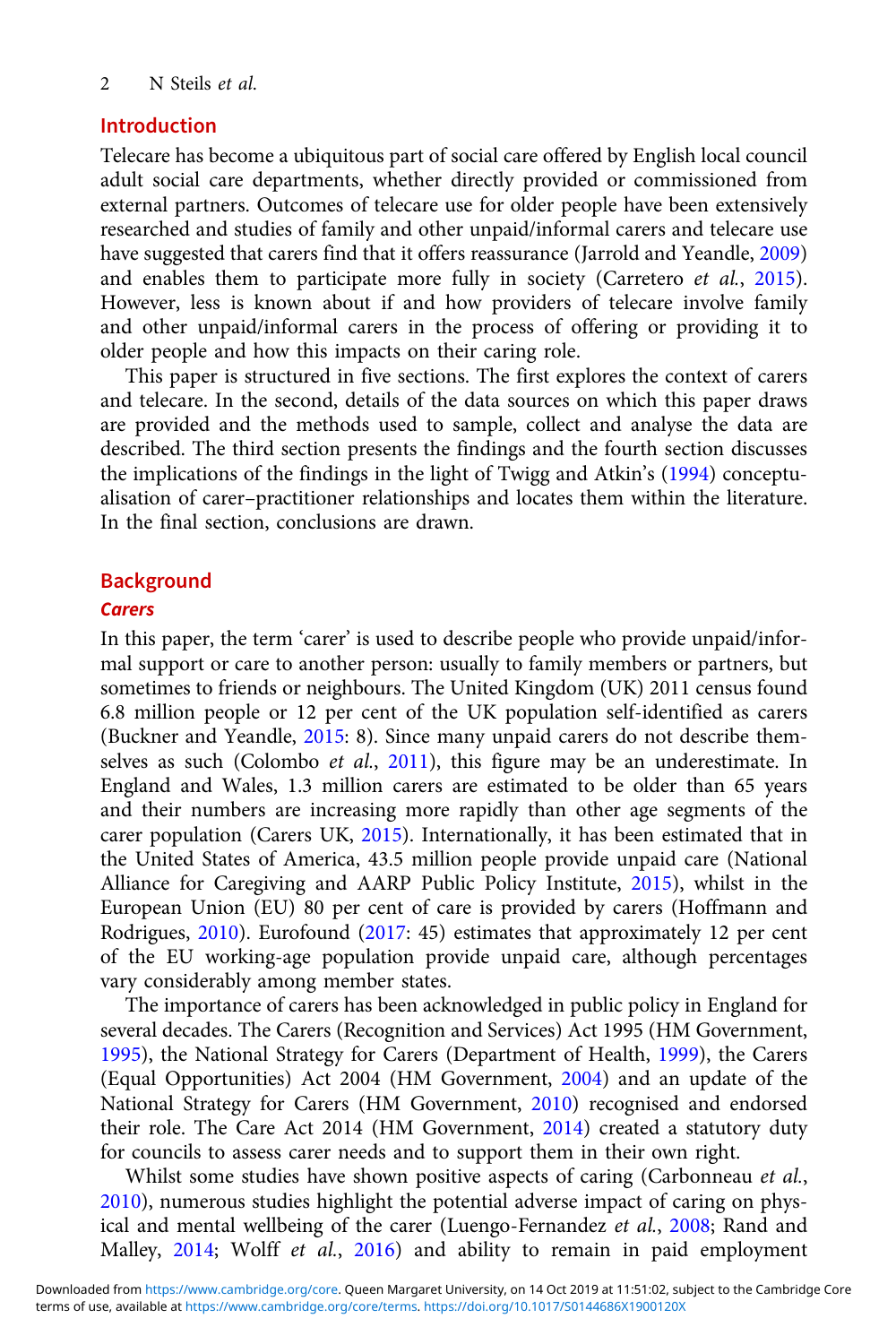(Carers UK and Employers for Carers, [2012](#page-17-0); King and Pickard, [2013\)](#page-18-0). The need for public services to offer more support to carers is often argued (Rand and Malley, [2014](#page-18-0); Moriarty et al., [2015](#page-18-0)).

In this paper, our theoretical understandings of carers is aligned with Twigg and Atkin's ([1994](#page-19-0)) typology of carers and their relationship with services providing or funding care. Their conceptual framework encompasses four models describing how carers are typically perceived:

- (1) 'Resources': family or other unpaid carers are perceived as 'the "given", taken-for-granted' (Twigg and Atkin, [1994:](#page-19-0) 12) form of care provision, prior to and separate from any formal services. The aim is to maximise the care for the cared-for person; the needs and wellbeing of the carer in their own right are largely ignored.
- (2) 'Co-workers': in this model carers provide care alongside statutory services. Formal providers recognise the interests and wellbeing of the carer but only insofar as the lack of carer wellbeing limits the quality of care for the caredfor person.
- (3) 'Co-clients': the wellbeing of the carer is at the centre of attention and carers are supported in their own right by the formal service. Potential conflicts of interest between carer and cared-for person are also recognised.
- (4) 'Superseded' carers: in this model the aim is to overcome caring, either by maximising independence for the cared-for person or recognising that caring is not needed anymore. This model also acknowledges situations in which caring puts too great a burden on the carer and the person needs to cease or change their care-providing role.

## **Telecare**

Telecare is commonly described as 'care provided at a distance' (Curry et al., [2002:](#page-17-0) 1) and usually refers to electronic equipment installed in domestic settings that collect, process and relay information either to the user themselves (e.g. to remind them to do something), to someone in the near vicinity (typically a carer) or somewhere outside a user's home (usually a monitoring or call centre). The rapid rate of technological innovation and development has led to some terminological confusion because definitions can become out of date. Some eschew the term 'telecare' in favour of 'remote care' (Barlow et al., [2012](#page-17-0)).

Typically, telecare consists of a system of connected sensors and devices of various kinds that are worn by and/or dispersed around the user's home. They may require user activation (e.g. personal alarm buttons) or work 'passively' (e.g. pressure mats or exit sensors). This paper excludes equipment that sends health data directly to clinicians or enables users to communicate directly with health-care professionals (sometimes referred to as 'telemedicine'). We also differentiate between stand-alone and monitored devices. Monitored devices generate and send an alert signal to a third party, typically a monitoring centre. Devices that alert carers via pagers or smartphones also belong to this category. Stand-alone devices just operate in the home and do not relay information elsewhere.

Telecare's potential for carers was first mentioned in the National Strategy for Carers (Department of Health, [1999](#page-17-0)) as a means to support their caring role by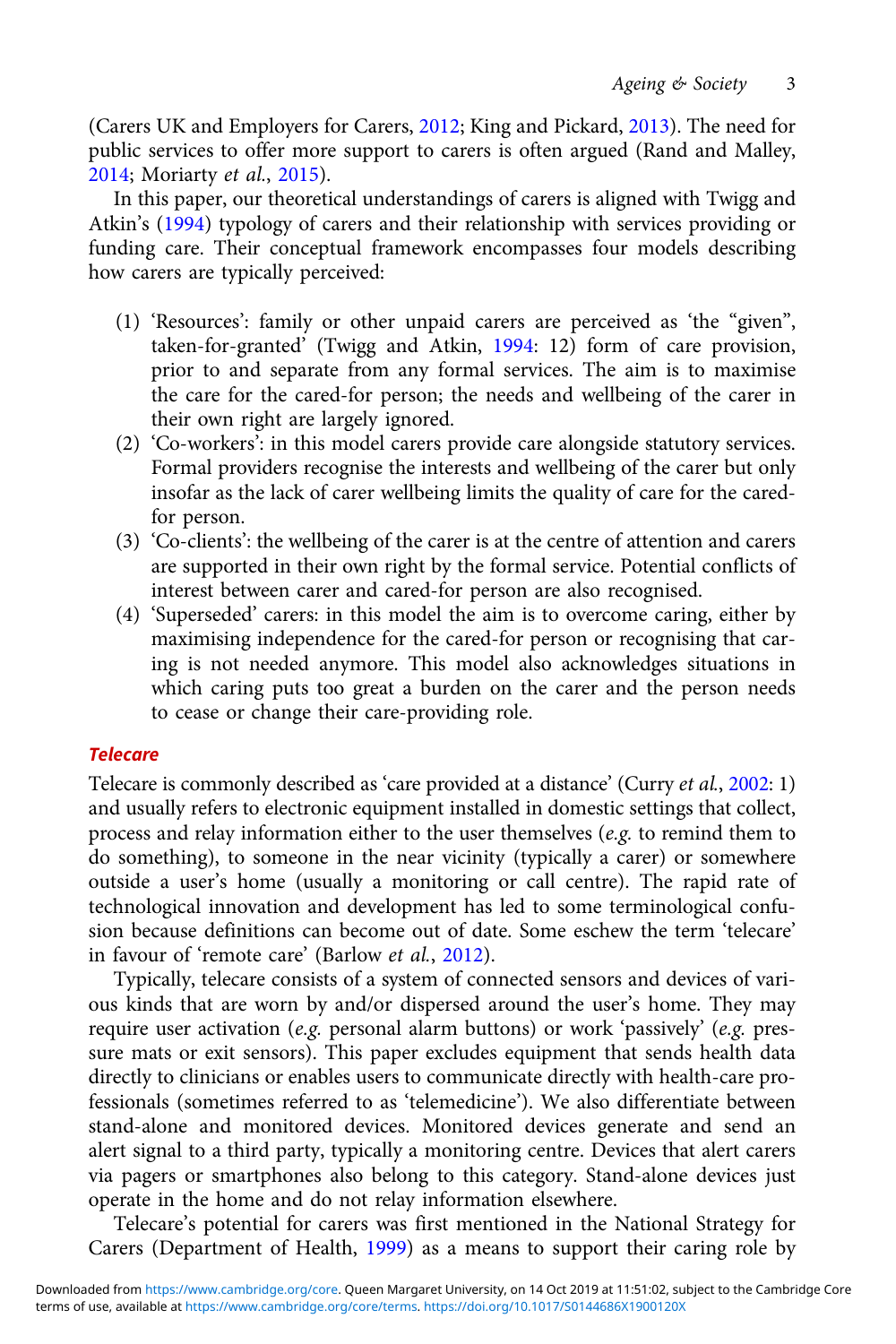enabling an alert to be sent to a co-resident carer, e.g. if they are caring for someone with dementia who gets up during the night. The refreshed Carer Strategy (HM Government, [2010\)](#page-18-0) took this example further by describing one of the main aims of telecare as being to allow carers to be away from the cared-for person, e.g. to enable them to remain in employment.

Interest and use of telecare in social care over the last two decades have grown (Doughty et al., [1996](#page-17-0); Woolham et al., [2006;](#page-19-0) Miles and Doughty, [2011\)](#page-18-0), though telecare systems have been in use in sheltered housing schemes since the 1960s (Fisk, [2003\)](#page-17-0). There are approximately 1.7 million telecare users in the UK (Gibson et al., [2016\)](#page-17-0). Policy makers in England have made reference to telecare since the Department of Health Information Strategy (NHS Executive, [1998](#page-18-0)) and the Royal Commission on Long Term Care ([1999\)](#page-18-0). Telecare, from the outset, has been seen as a cost-effective way of delaying or preventing moves to long-term care and reducing the number of unplanned hospital admissions (Botsis and Hartvigsen, [2008\)](#page-17-0). However, others have been more cautious in promoting these outcomes (Bayer et al., [2007](#page-17-0)).

Studies of telecare's impact on carers have produced conflicting findings (Mortenson et al., [2012;](#page-18-0) Davies et al., [2013;](#page-17-0) Madara Marasinghe, [2016\)](#page-18-0). Several found that telecare provides carers with reassurance or 'peace of mind' (Woolham, [2005;](#page-19-0) Jarrold and Yeandle, [2009](#page-18-0)), and reduces stress and anxiety (Alaszewski and Cappello, [2006](#page-17-0); Jarrold and Yeandle, [2009;](#page-18-0) Olsson et al., [2012\)](#page-18-0) and carer burden (Mortenson et al., [2012](#page-18-0)). However, other studies have not found any reduction of carer stress (Torp et al., [2007\)](#page-19-0). Some have also argued that telecare could add to carer burden because it renders the carer more 'accessible' and because it heightens the need to respond to technology-generated alerts (Alaszewski and Cappello, [2006](#page-17-0); Bowman et al., [2013](#page-17-0)).

# Methods

This paper is based on findings from a wider study of telecare provision in England (Woolham et al., 2018b). Exploring the involvement of carers was part of the wider research objective to investigate the strategic aims of telecare provision by local councils and how telecare was operationalised. The overall study adopted a threestage, mixed-method design.

## Stage 1: Interviews with telecare managers

An initial purposive sample of 44 local councils (with social services responsibilities) was established from which a representative target sample of 25 were sought (we assumed that not every contacted council would wish to participate). Councils in the sample were selected according to the proportion of older people in their general population, the proportion of older people receiving long-term social care services, but also according to the distribution of the four different types of local council (shire, unitary, metropolitan and London borough) and different geographical regions in England. This larger sample was contacted by telephone and/or email and, if consent was given and a senior manager leading on telecare (telecare manager) could be identified, an interview was arranged. If no consent was given,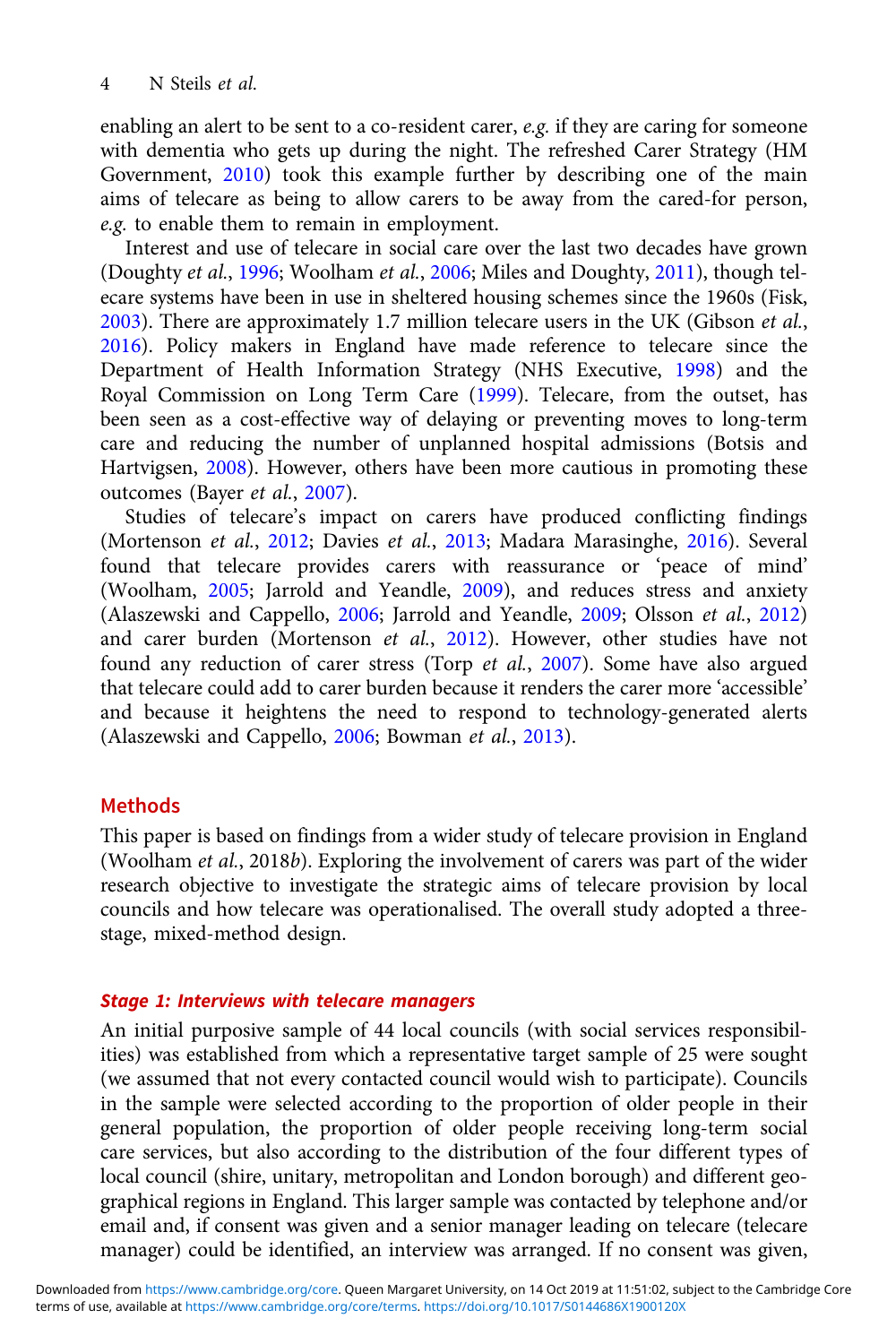the next council on the list was contacted until the final sample size was achieved. The final set of 25 participating councils (codes A–Y) was proportional to council type and consisted of:

- Eight unitary authorities (mix of urban and rural).
- Five metropolitan authorities (urban).
- Five shire counties (rural).
- Seven London boroughs (urban).

All geographical regions of England were represented (see [Table 1](#page-5-0)).

From the sample of 25 councils, 27 telecare managers were interviewed between May and August 2016. Interviews were all completed by telephone and audiorecorded with consent.

The semi-structured interview schedule focused on strategic aims of telecare provision and how these were operationalised and delivered, exploring assessment processes, installation, maintenance and arrangements to respond to telecaregenerated alerts, what telecare equipment and services were offered to older people, and the support and information offered to self-funders. One question asked directly about carers: 'What needs do unpaid carers have in your council that can be met through providing Telecare?' A subset of questions asked telecare managers about strengths and weaknesses of telecare provision from different perspectives, including those of carers.

#### Stage 2: Case studies

To gain further, deeper knowledge about forms of telecare provision, from the sample of 25, four councils were sought to participate as case studies. Although all managers in Stage 1 initially indicated interest and ability to take part in Stage 2, one council withdrew and an alternative council was approached. The participating four councils (codes G, H, M and N) were purposefully selected because the Stage 1 interviews indicated that they had contrasting approaches to telecare provision, e.g. commissioned or in-house service provision, separate or combined assessments of social care needs and telecare, or availability/non-availability of in-house or commissioned response services.

In these sites, 21 interviews were undertaken from September to November 2016. The interviews were with 'stakeholders' in 'typical' telecare provision processes. Interviewees comprised four telecare commissioners, seven staff responsible for telecare assessments, four installers and six 'responders' (some staff had multiple roles). Three of the responders were employed by the council or a commissioned service, and three were family carers, all of whom were adult children of an older telecare user. One carer was from an area where the council provided an in-house response service, the others came from a council with no council-organised response service. All interviewees were nominated by participating councils (see [Table 2\)](#page-6-0).

The questions followed the same themes as in Stage 1. Three questions asked directly about carers, e.g. one question asked for the needs of responding carers: 'Are the needs of carers who respond when alarms go off also taken into account when service user assessments are done?'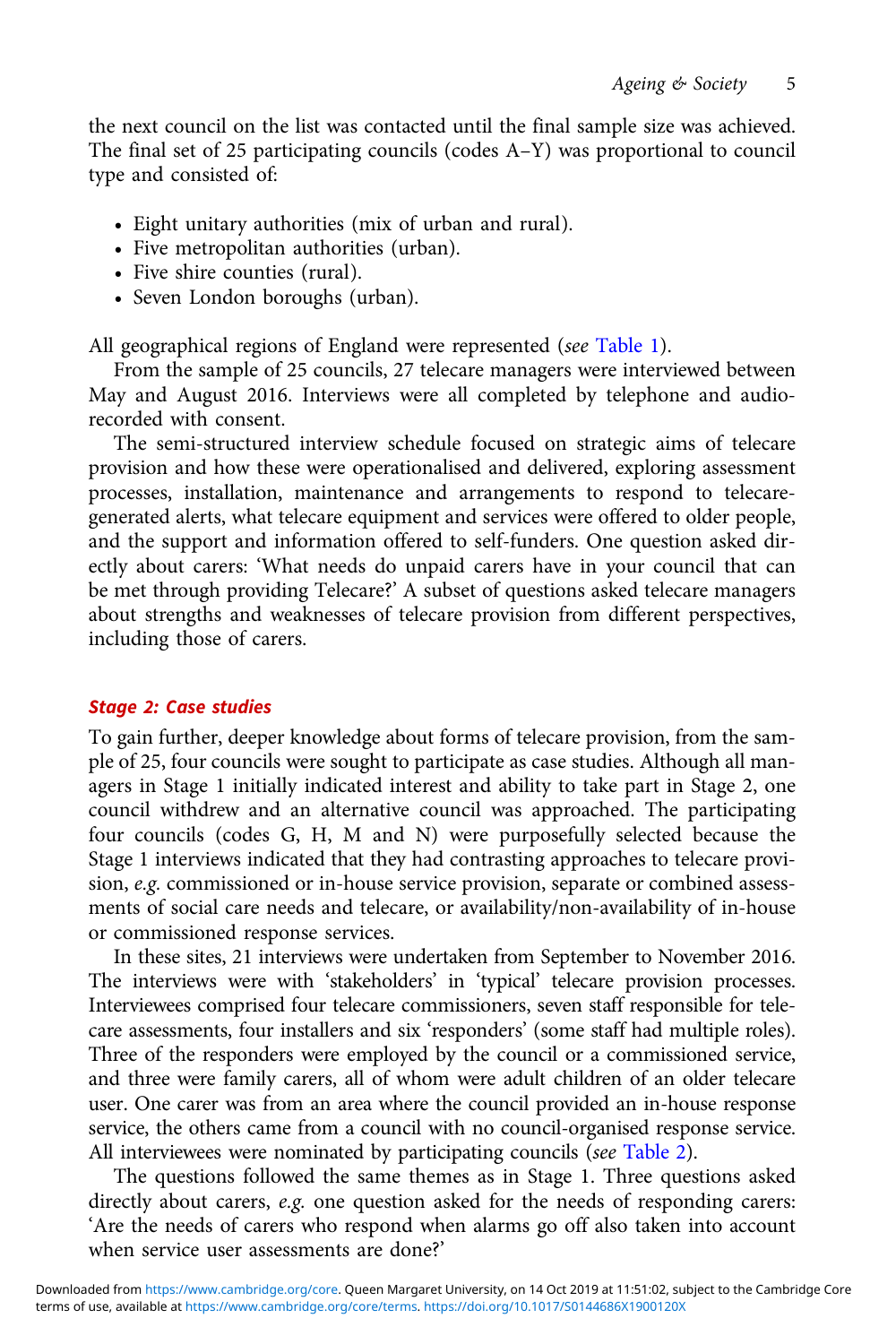# <span id="page-5-0"></span>6 N Steils et al.

|  |  | Table 1. Overview of participating local councils in Stage 1 interviews |  |  |  |  |  |
|--|--|-------------------------------------------------------------------------|--|--|--|--|--|
|--|--|-------------------------------------------------------------------------|--|--|--|--|--|

| Council<br>code | Type of council | Telecare service:<br>in-house or<br>commissioned | Type of council-funded mobile<br>response service                                       |
|-----------------|-----------------|--------------------------------------------------|-----------------------------------------------------------------------------------------|
| A               | Unitary         | In-house service                                 | In-house, 24/7 mobile response service                                                  |
| B               | Shire           | Commissioned                                     | No mobile response service                                                              |
| C               | Unitary         | In-house service                                 | In-house, 24/7 mobile response service                                                  |
| D               | Shire           | Commissioned                                     | No mobile response service                                                              |
| E               | Shire           | In-house service                                 | Emergency mobile response service<br>only                                               |
| F               | London borough  | Commissioned                                     | Commissioned, 24/7 mobile response<br>service                                           |
| G               | Unitary         | In-house service                                 | No mobile response service                                                              |
| Н               | London borough  | In-house service                                 | In-house, 24/7 mobile response service                                                  |
| L               | Unitary         | Commissioned                                     | Commissioned, 24/7 mobile response<br>service                                           |
| J               | London borough  | Partly<br>commissioned                           | In-house, 24/7 mobile response service<br>only if nominated carers are not<br>available |
| Κ               | London borough  | Commissioned                                     | Commissioned, 24/7 mobile response<br>service                                           |
| L               | Unitary         | In-house service                                 | In-house, 24/7 mobile response service                                                  |
| M               | Shire           | Commissioned                                     | No mobile response service                                                              |
| N               | Metropolitan    | In-house service                                 | In-house, 24/7 mobile response service<br>only if nominated carers are not<br>available |
| O               | Metropolitan    | In-house service                                 | In-house, 24/7 mobile response service                                                  |
| P               | London borough  | In-house service                                 | In-house, 24/7 mobile response service                                                  |
| Q               | London borough  | In-house service                                 | In-house, 24/7 mobile response service                                                  |
| R               | London borough  | In-house service                                 | In-house, 24/7 mobile response service                                                  |
| S               | Unitary         | Partly<br>commissioned                           | In-house, 24/7 mobile response service                                                  |
| T               | Shire           | Commissioned                                     | No mobile response service                                                              |
| U               | Unitary         | Commissioned                                     | Commissioned, 24/7 mobile response<br>service                                           |
| V               | Unitary         | In-house service                                 | In-house, 24/7 mobile response service                                                  |
| W               | Metropolitan    | In-house service                                 | In-house, 24/7 mobile response service                                                  |
| X               | Metropolitan    | Commissioned                                     | Commissioned, 24/7 mobile response<br>service                                           |
| Y               | Metropolitan    | In-house service                                 | In-house, 24/7 mobile response service                                                  |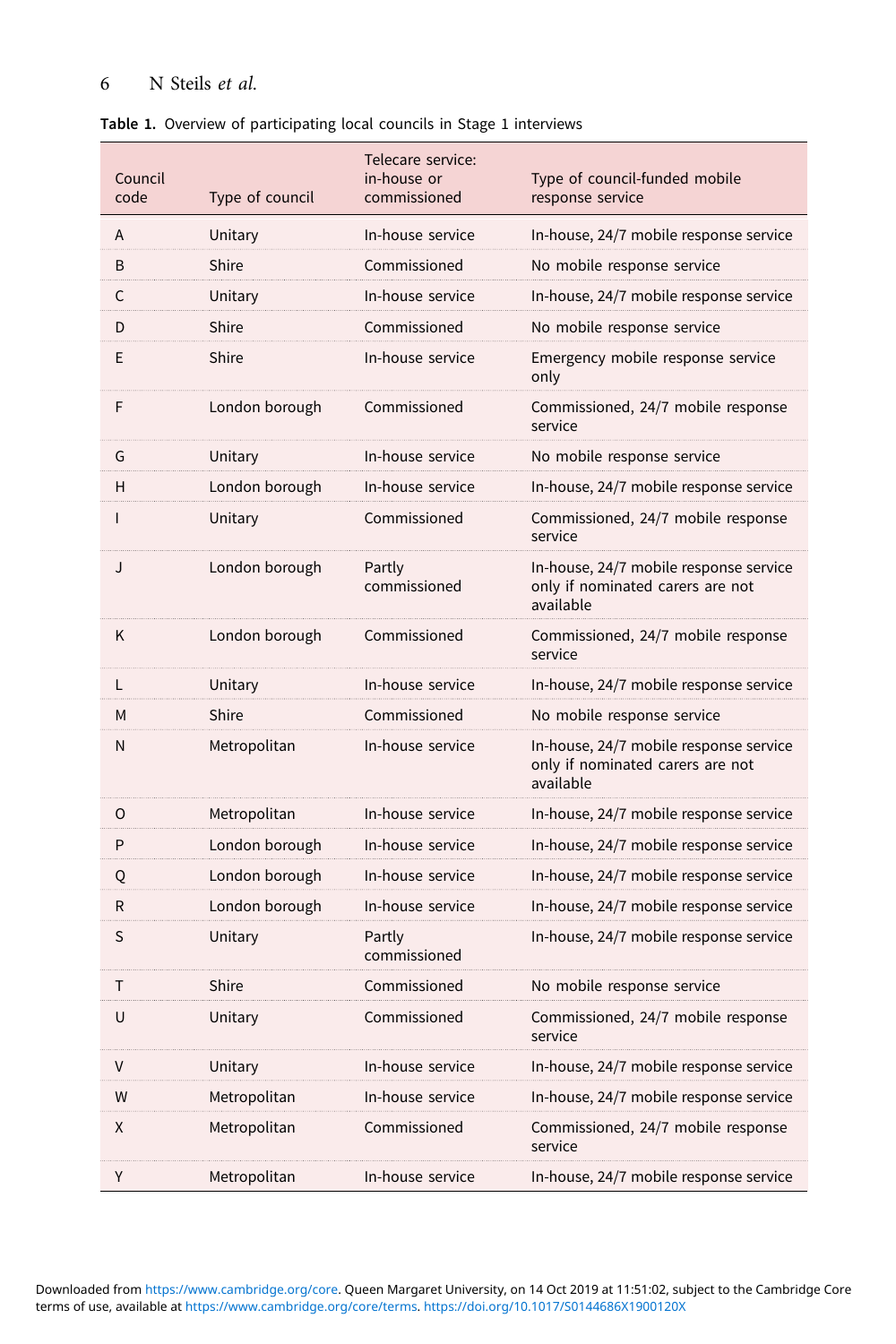| Council code | Type of council | Role and code                             |  |
|--------------|-----------------|-------------------------------------------|--|
| G            | Unitary         | Commissioner 1                            |  |
|              |                 | Assessor 1                                |  |
|              |                 | Assessor 2 (also installer)               |  |
|              |                 | Installer 1 (also assessor)               |  |
|              |                 | Responder/unpaid carer 1                  |  |
|              |                 | Responder/unpaid carer 2                  |  |
| H            | London borough  | Commissioner 2                            |  |
|              |                 | Assessor 3                                |  |
|              |                 | Installer 2                               |  |
|              |                 | Responder/unpaid carer 3                  |  |
|              |                 | Responder/council-employed 1              |  |
| M            | Shire           | Commissioner 3                            |  |
|              |                 | Assessor 4                                |  |
|              |                 | Assessor 5                                |  |
|              |                 | Installer 2                               |  |
| N            | Metropolitan    | Commissioner 4                            |  |
|              |                 | Assessor 6                                |  |
|              |                 | Assessor 7                                |  |
|              |                 | Installer 4                               |  |
|              |                 | Responder/ council-employed 2             |  |
|              |                 | Responder/council-paid 3 (also installer) |  |

<span id="page-6-0"></span>Table 2. Overview of participants in interviews in the case studies in Stage 2

### Stage 3: Survey

To complement interviews in Stage 1 but to be able to involve all 152 English councils, an online survey using the platform SurveyMonkey was undertaken. The survey explored similar themes to interviews in Stage 1 and ran from November 2016 until January 2017. It comprised 58 open and closed questions, of which seven focused on or referred to carers' involvement in telecare provision directly, e.g. 'How could the needs of relatives and unpaid carers be met through providing telecare?'

A link was sent with an invitation to take part to all 152 English local councils, either to the telecare manager or if these could not be identified to the Director of Adult Social Services. The final response rate was 75 per cent ( $N = 114$ ); 20 per cent of the responses were from commissioned telecare services which could clearly be linked to a council as responders were asked to give their name, role and the council they represented. Unidentifiable or anonymous responses and responses from telecare manufacturers, researchers or private individuals were excluded.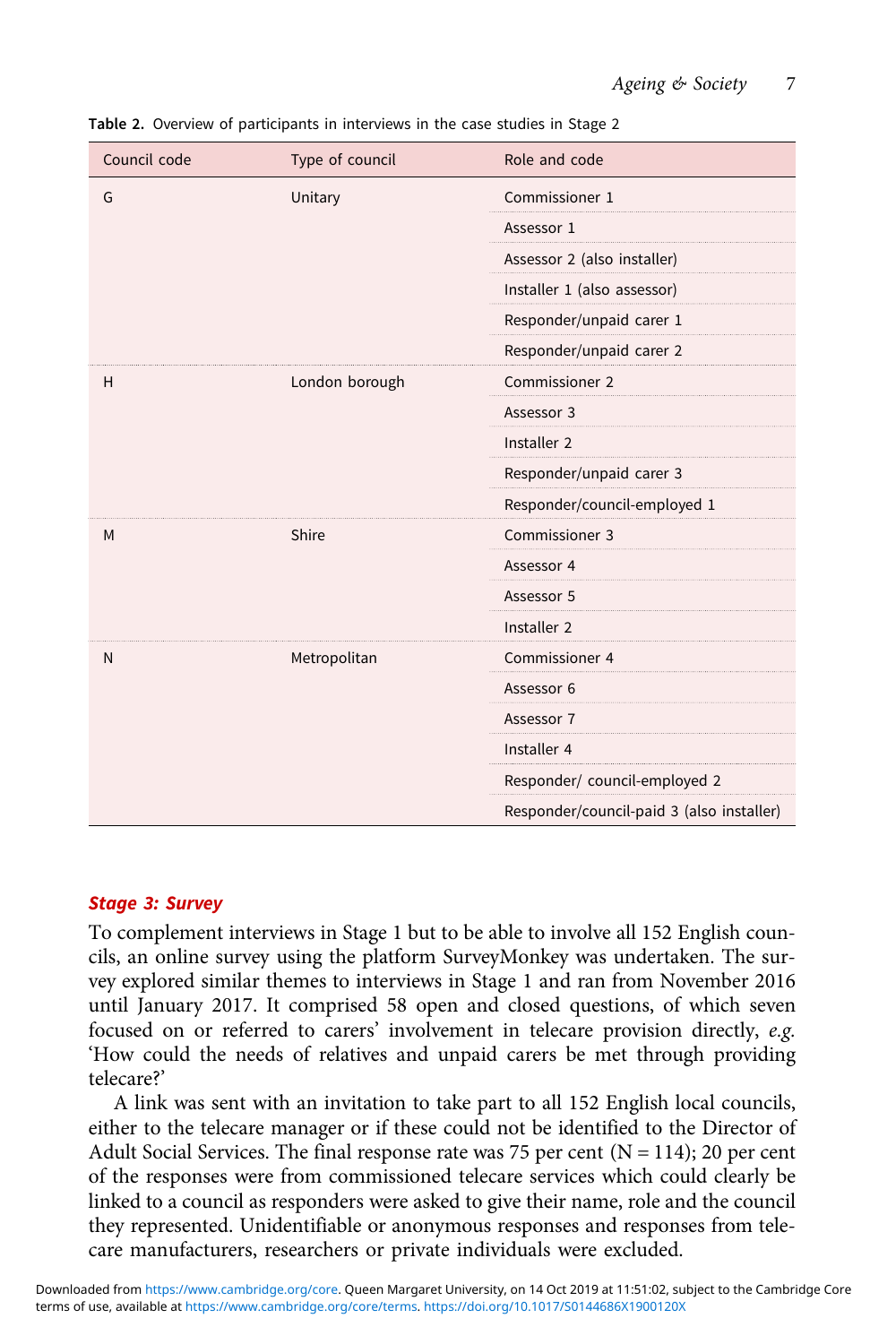### Analysis

Audio-recordings of all interviews were fully transcribed and entered into NVivo computer software to assist coding and analysis. Framework Analysis (Ritchie and Spencer, [1994\)](#page-18-0) was adopted for this purpose as it provides a clear process for the analysis of large qualitative data-sets. Five distinct stages of analysis were undertaken: (a) including detailed data familiarisation, (b) development of thematic frameworks based on research objectives and new, potentially unexpected, emerging themes and sub-themes, (c) indexing/coding and (d) merging ('charting') of data according to these frameworks, here indexing all data on carers, both from the questions directly asking about carer involvement and also from the entire datasets when carers were mentioned by respondents, and finally (d) interpretation of themes and sub-themes. Data on carers from open questions in the survey were examined for new emerging themes or sub-themes and then integrated in the existing frameworks.

Quantitative survey data were entered into SPSS v22 software and descriptive and comparative analyses were conducted.

Findings on carers from the separate analysis of quantitative data, interview data and open responses from the survey were combined (Sandelowski and Barroso, [2007\)](#page-18-0) and analysed to extract sub-themes for further interpretation. The comparative analysis was extended to include both quantitative and qualitative data and included, for example, exploring possible differences between in-house and commissioned provision of telecare. However, whilst the organisational approach to provision did not seem to impact on the involvement of carers, further analysis showed differences between different types of councils, and between councils that funded response services and those where unpaid carers were the main responders. These findings are presented and discussed below.

As data were predominately collected from senior managers and practitioners, it was felt that Twigg and Atkin's [\(1994](#page-19-0)) conceptualisation of carer–practitioner relationships would be helpful in framing the discussion.

## Results

Three broad themes emerged from the analysis of data showing varied contexts in which carers were involved in the provision of telecare to older people and the responsibilities they assumed. These were:

- council strategies concerning carers and telecare;
- carers' varied involvement in the telecare provision process;
- plans to increase involvement of carers and how to overcome current barriers to optimal use of telecare.

#### Carers and council telecare strategies

Both telecare manager interviews and the online survey sought details of what the council wanted to achieve through providing telecare services for older people. Its use to support carers was frequently mentioned. Twenty-four managers in interviews and 84 per cent in the survey indicated that the use of telecare reduced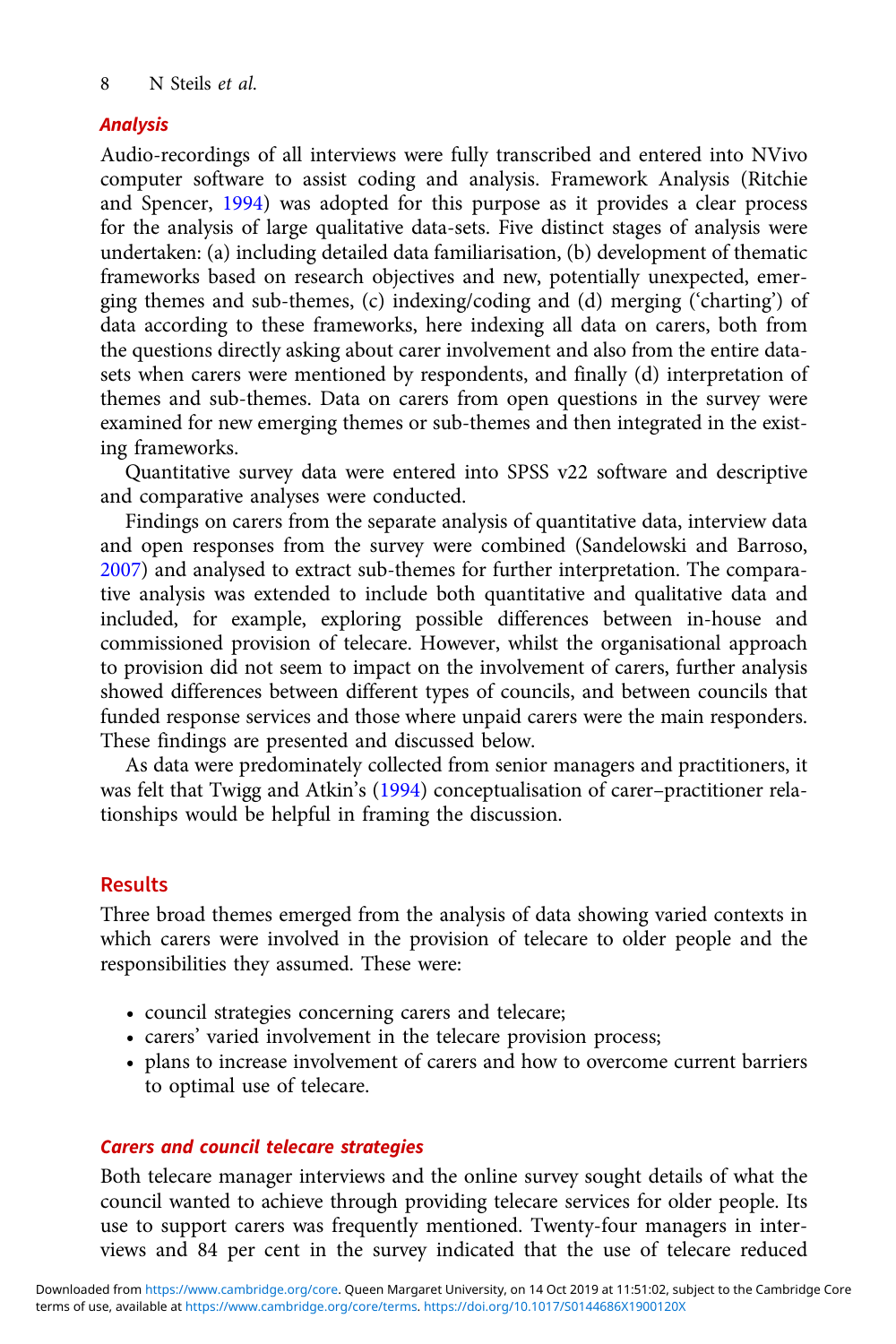carer stress by providing reassurance or 'peace of mind', and that it gave carers more independence and improved their quality of life. For co-resident carers, telecare managers felt that telecare was able to alert carers of changes to the cared-for older person's wellbeing or whereabouts without the need for constant physical checks. Telecare managers also referred to the role of monitoring centres in supporting carers. When an alert was raised, either actively by the older person or by the telecare equipment itself, the call handler could establish a response was needed, either from a carer, a paid response service, the emergency services or a combination of these. Telecare managers also described how monitored telecare devices allowed carers to remain in employment:

We've also got a significant growing number of working-age carers who really worry about what can happen. It can be disruptive to their daily routine by having to be checking people and ringing them up, and so they're having the call centre as a buffer with telecare, it is allowing some people to juggle working life and family life and a caring life. (Telecare manager 4, council D, Stage 1)

The survey indicated that 27 per cent of councils offered a mobile response service as part of their telecare services where a member of staff visited telecare users in a 'wellness check' to ensure that the person for whom an alert had been raised was uninjured. Telecare managers felt that this service supported carers. The value was confirmed by one interviewed carer:

I wouldn't be without it … I wouldn't be able to go to work now with peace of mind if mum didn't have that. (Carer 1, council G, Stage 2)

# Carers' involvement in telecare provision

#### **Assessments**

Interviewed telecare managers felt that carers' views were considered in telecare assessments because these assessments were often attended by carers; and the assessments tried to establish whether family members, friends or neighbours already provided support and could therefore assist with the service by monitoring or responding.

Whilst two telecare managers said that they also assessed carers in their own right in the context of telecare provision, none of the three interviewed carers could remember having been assessed, either as part of their relative's assessment or in a separate carer assessment.

## Installation and maintenance of telecare

Councils used their own or commissioned staff to install telecare equipment. Telecare managers said that they involved carers at this stage to explain how equipment worked. Some councils also expected telecare users or their carers to take responsibility for maintenance and adjustment of devices and to alert the telecare service if a device malfunctioned. Though the survey suggested that telecare devices were programmed to alert the service provider that maintenance was required in a majority of councils (57%), a fifth (20%) said that they relied solely on telecare users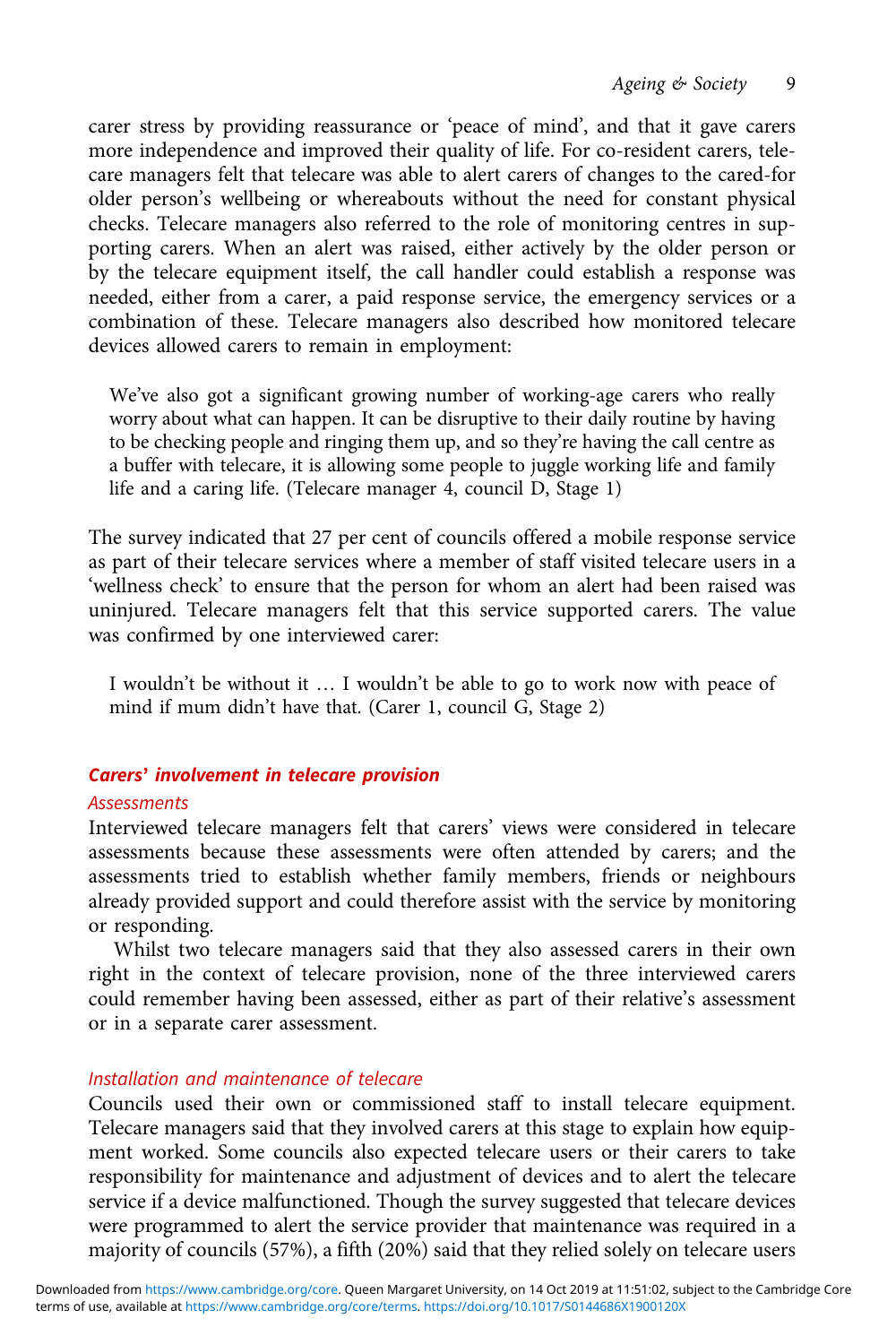or carers to inform them if equipment malfunctioned or did not address the problem for which it had been provided for some reason.

Survey findings indicated that 17 per cent of councils held telecare users or their carers responsible for basic maintenance, such as changing batteries and re-setting equipment. Interviews indicated that some councils would only service monitored devices, so users and carers were expected to carry out the maintenance and adjustment of 'stand-alone' equipment. For this, carers were usually given training:

Our telecare installers, they'll only install equipment with the client there, and the reason for that is, one, to make sure that it's appropriate for the individual, but it's also to help with that initial training of both the individual and their carers or responders, so that where there are needs for particular pieces of equipment to be adjusted or whatever, and when that's a responsibility of the client, there is a degree of training involved in that. (Commissioning manager 3, council M, Stage 2)

Interviews indicated that in eight of 25 councils carers were asked to refill medication dispensers. It was acknowledged this was an added responsibility but it was also claimed that medication dispensers supported carers because they reduced their workload:

Refills for pill dispensers … when we go through the information we basically show it to the family member saying, 'This is how you programme it, you put the number of doses, the amount of times, and then you just fill it like this.' Other times, certain pharmacists are happy to fill them … Pill dispensers can be what we call stand-alone, so we just drop it off and then it's their thing. (Installer 4, council N, Stage 2)

Some telecare managers were cautious about greater involvement of carers in the maintenance of some telecare equipment. They said that more complex equipment, such as epilepsy detectors or Global Positioning System- (GPS) based devices, needed specialist knowledge and their own staff were better able to service these. Some telecare managers also acknowledged that not every carer was comfortable or confident in setting up or maintaining equipment:

I think that's something that we are very mindful of, not overwhelming people. Quite often, when you've got an elderly person with a carer, that person maybe the person's partner. You are talking about people in their eighties. My dad is 74 years old, he is pretty techy, but not everybody is. And it's not always about age either, it depends on background and you can have somebody in their thirties, forties who really isn't technology minded or somebody in their eighties who can code on the computer. It's very person-specific. (Telecare manager 6, council F, Stage 1)

## Responding to alerts generated by telecare

Carers played a key role in responding to alerts generated by telecare, both from stand-alone devices and monitored equipment where the technology initially alerted a monitoring/call centre call handler.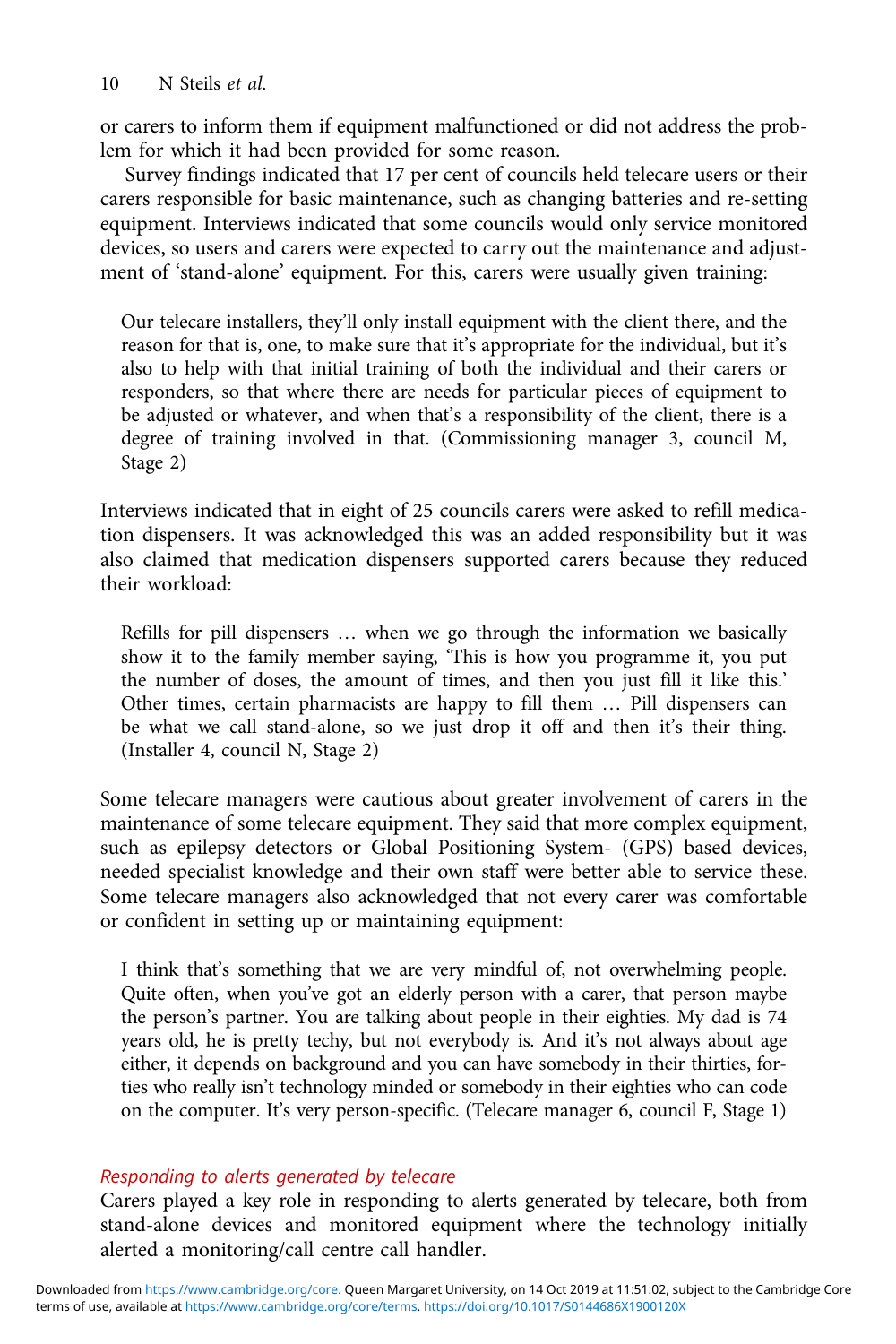| In-house council mobile response service     |  |
|----------------------------------------------|--|
| Council-commissioned mobile response service |  |
| Family members                               |  |
| Friends and neighbours                       |  |
| Emergency services                           |  |
| Non-response to question                     |  |
| Non-responding council                       |  |

Table 3. Who provides 'first-line' response to alerts generated by telecare in the monitoring centre?

Note: N = 152.

Though some councils offered a response service as part of their telecare services, others relied solely on carers to respond to alerts raised in a monitoring centre, when no emergency services were needed (see Table 3).

In 20 councils where there was no in-house or commissioned response service, telecare was not provided if an older person could not identify and 'nominate' someone to attend when needed. There were differences between councils that provided response services and those that relied either entirely or mainly on carers to respond to telecare alerts generated in monitoring centres: whilst six rural counties that took part in the survey offered an in-house or commissioned response service, 15 relied on carers. Similar results were also found in some large unitary councils. Their large geographical size will have been an underlying reason.

The provision of a mobile response did not always alleviate carer responsibilities. One carer reported that almost all telecare alerts received by the call centre would result in the call handler contacting her to respond rather than using triage protocols or their own response staff. This not only hampered this carer's ability to work but increased her stress and anxiety for her mother's safety:

They kept ringing me and I said, 'Go and check on her, that's the service you're paid to do.' That's what was happening at the beginning, they would just ring me every time the alarm went off … I gave my number because I'm the closest out of everyone, but they were just using that as a back-up service. But when I spoke to the social worker he went, 'No, that shouldn't be happening, they're doing it wrong', and he spoke to them and said, 'You have got to attend. Only call [the daughter] if you can't deal with whatever's there and she will come down.' (Carer 3, council H, Stage 2)

Following the social worker's intervention which initiated a change to the triage protocol, this carer said that she was subsequently contacted only when necessary.

## Managing the telecare package and decommissioning equipment

In the Stage 3 online survey 77 respondents, in Stage 1 interviews 16 managers and in Stage 2 case studies five installers and three commissioners reported situations in which telecare equipment had been decommissioned at the request of either the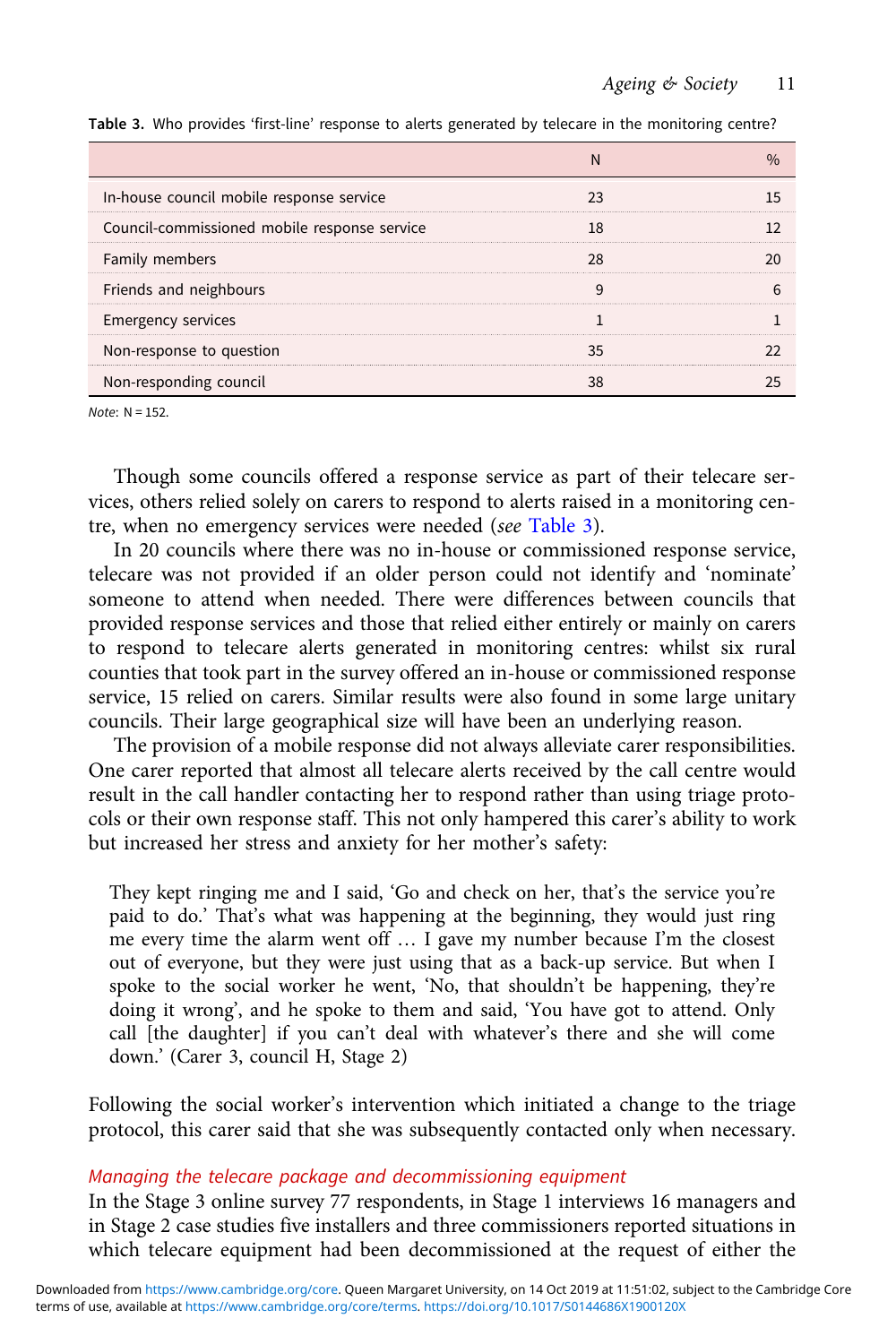older recipient or, more often, their carers. Reasons cited were because they felt it did not meet needs, including instances where the older person was not able to use it, e.g. personal alarms requiring user activation provided to people with dementia who were unable to operate the device reliably. In other cases, equipment was abandoned and removed because the carer felt that it had become too invasive and caused anxiety to the older person, which in turn impacted negatively on them as carers. Some requests to remove telecare had arisen because too many devices were provided, causing confusion among older people and carers. One carer reported that her mother had been provided with a wrist-worn falls alarm but was unable to use it, and a pressure mat, but the carer did not understand what need the mat was supposed to address. Both devices were removed after a few months at the carer's request:

Talking about it now, saying about the wrist band and remembering about the mattress, I even forgot she had that one, it feels like they just give you everything, which I get in a way, I suppose, seeing what works for you and then take away what doesn't. (Carer 3, council H, Stage 2)

This carer felt that her mother had been given a 'standard' package of telecare that had not been personalised to address her specific needs and, because of this, telecare had caused more problems than it solved. The provision of standardised and over-prescribed telecare packages was also reported by some telecare managers who felt that this sometimes increased carer stress and worry.

## Involving carers and overcoming barriers

Both the online survey and interviews revealed frequent claims that an important reason for carers being unable to use telecare successfully was that carers lacked information and knowledge about telecare and its functions. In the survey, when asked how carers' needs could be met, 49 participants said that information and training for carers was 'most important'. Of the 25 interviewed telecare managers, 20 felt that there were problems with carers' levels of knowledge about telecare and several said that they wanted to improve this situation:

We've got a training package on promoting telecare, and some of the training that is being delivered has been to carers groups and carers organisations. We are trying to support carers in using telecare which will support them to look after somebody. It's part of a general campaign really about raising awareness for social workers and service users and carers. (Telecare manager 5, council E, Stage 1)

Other plans included increasing carers' involvement in different stages of telecare provision. One aim was to increase the numbers of telecare users and/or their carers who could carry out the adjustment and maintenance of telecare devices beyond replacing batteries. One council planned for users and/or carers to install their own telecare equipment: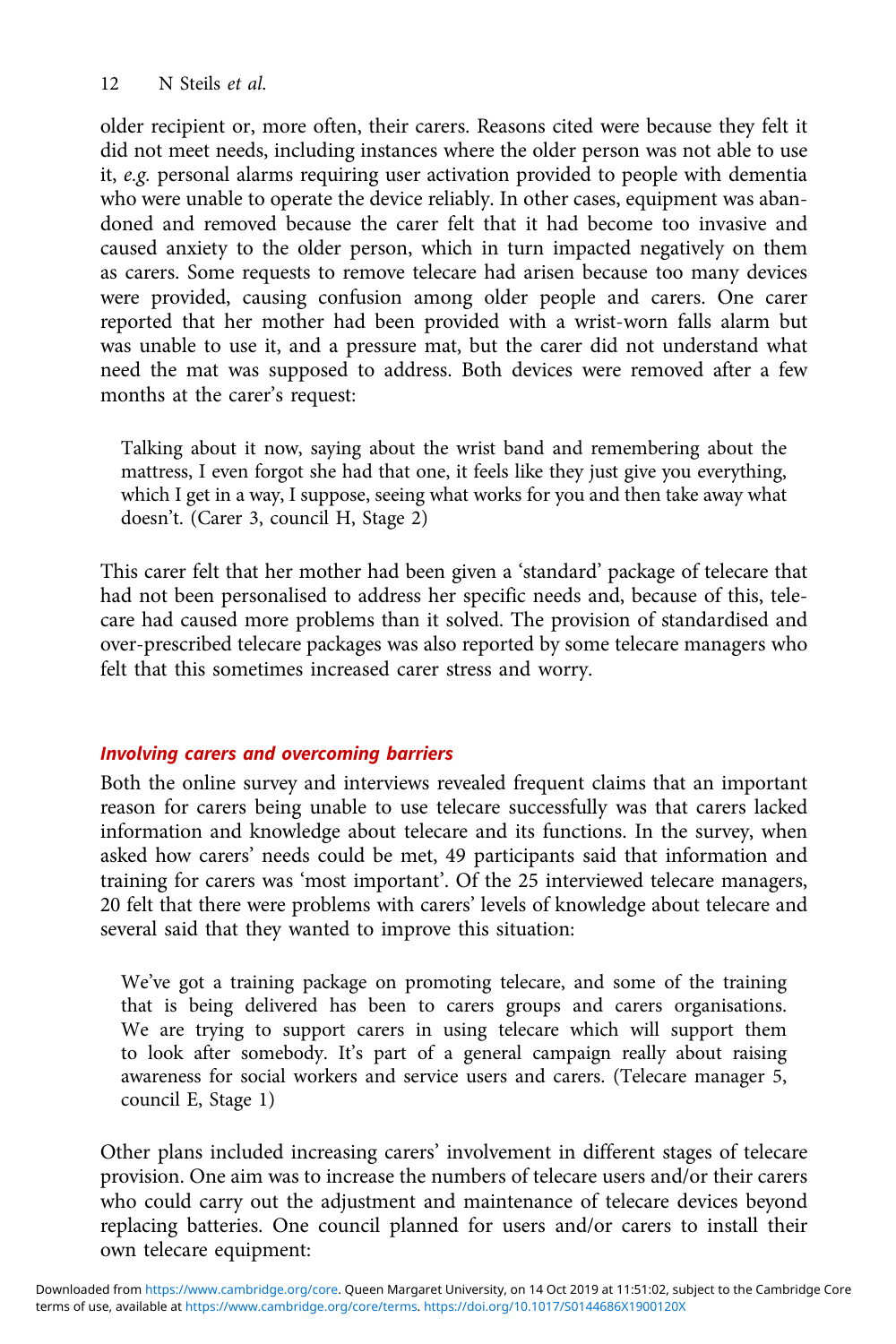At the moment, everything that we install, the engineers install. We need to be more competitive and we will be moving towards the option for self-installation. (Commissioner 1, council G, Stage 2)

Among those councils that provided or funded a response service, two telecare managers wanted to pass on responsibility to the family or other unpaid carers to free up resources:

I think in some cases, it should be the family and if they don't want to take it or they simply don't answer the phone, they know that that call is then going to be forced to us. I think we need to move back to having more family involvement with it. (Telecare manager 12, council L, Stage 1)

## **Discussion**

The previous section focused on a thematic presentation of data in the varied contexts in which carers were involved in the provision of telecare to older people and the responsibilities they take on during the process. This section discusses these findings, drawing on Twigg and Atkin's ([1994](#page-19-0)) typology and existing research.

Twigg and Atkin's typology offers a framework to explore carers and telecare beyond the different stages of telecare provision by local councils as it considers four possible approaches of understanding both formal providers' as well as carers' involvement and perspectives in the process which might be applied to telecare as well as hands-on care.

#### Carers as resources in the provision of telecare

This section discusses stages of carers' involvement in the provision of telecare, in which carers seemed to be perceived and involved as 'resources' and are 'taken-for-granted' (Twigg and Atkin, [1994:](#page-19-0) 12). According to Twigg and Atkin's framework, where carers are typologised as 'resources', the aim is to maximise outcomes for (older) service users whilst essentially ignoring the needs of carers.

#### Integration of carer needs and perspectives in the assessment process

Our findings show that particularly during the assessment stage of telecare provision, councils seemed commonly to perceive carers as sources of information. They asked about the environmental and social situation of the older person and whether some needs were met with the support of carers, but largely not about those carers' situations. It was not clear if carers were actively involved in decisions about what devices should be provided, either at assessment or installation stages.

The importance of taking account of the needs and circumstances of carers to make telecare 'work' for an older person has been discussed widely. Sugarhood et al. ([2014\)](#page-19-0) highlight the need to identify and address the complexity of the context in which telecare is provided so that older people can successfully adopt and use telecare. Others have also suggested that a failure to properly involve the prospective user, or their carers, in the assessment may lead to subsequent telecare abandonment (Gramstad et al., [2014](#page-17-0); Miller et al., [2016\)](#page-18-0). The customisation of telecare to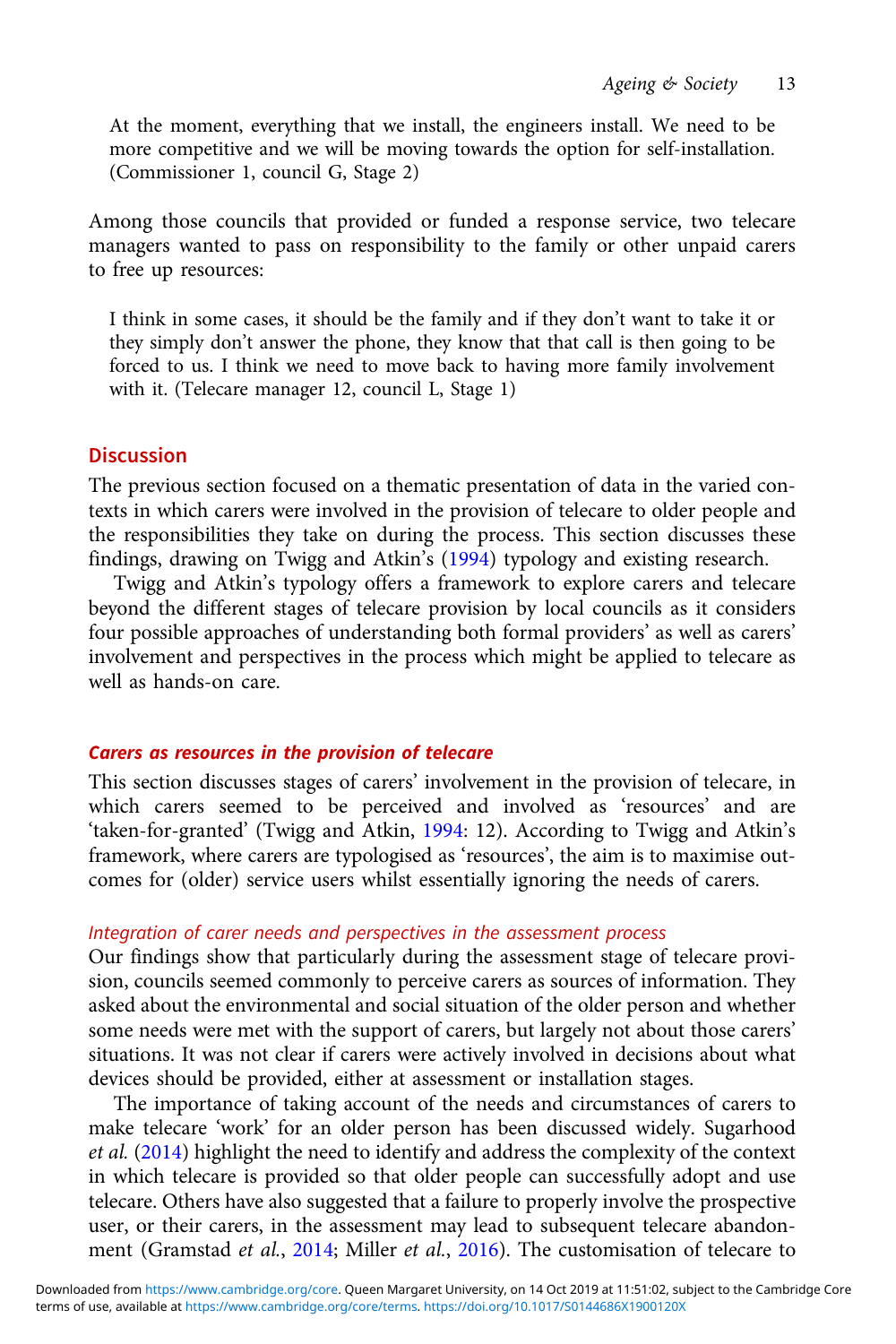match technology to need precisely has also been widely discussed (Wey, [2004](#page-19-0), [2006;](#page-19-0) Woolham, [2006;](#page-19-0) Godwin, [2012;](#page-17-0) Olsson et al., [2012;](#page-18-0) Greenhalgh et al., [2013;](#page-17-0) Gibson et al., [2016](#page-17-0); Kerssens et al., [2014\)](#page-18-0). The quality of the assessment will help determine the degree of 'fit' between need and telecare solution. Other research (Godwin, [2012](#page-17-0); Federici and Borsci, [2016\)](#page-17-0) has shown that telecare equipment is often rejected or abandoned when telecare does not meet individual needs of service users or carers.

### Integration of carers in telecare 'maintenance'

Carers were frequently asked to carry out minor repairs and basic maintenance, and were sometimes relied upon to inform the council when greater maintenance or repair work was needed. In some councils carers were solely responsible for the maintenance of stand-alone equipment. Although repairs are often a 'one-off' event, our findings resonate with other research showing that carers are frequently relied upon to undertake the continual, often unacknowledged, invisible 'day-to-day' maintenance work to enable older people to use telecare devices. Moser and Thygesen [\(2015\)](#page-18-0) also described the demands and highlighted the responsibilities that telecare places upon carers. These include ensuring devices are constantly charged and/or that batteries are replaced, switched on when needed and, in the case of GPS-based devices, that the older person carries the device with them if they leave their home. A final example of continual 'maintenance work' carried out by carers from this study was the refilling of automated medication dispensers, designed to dispense the correct medication at the correct time and remind the patient to take it. As Gibson et al. suggest:

Family carers played a key role in facilitating the integration of AT [assistive technology] into the usual routines of their relatives by undertaking much of the every-day work required to ensure their habitual use. (Gibson et al., [2015](#page-17-0): 5)

These tasks require time and can add to carers' worries that something could go wrong (Hamblin, [2017\)](#page-18-0).

#### Self-assembly or self-installation

Related to maintenance, increased self-assembly and installation by service users or carers were discussed by some councils as a future aim. This highlights a further potential increase of carers as 'resources' to augment but also to replace services currently provided by councils in England. This is consistent with other research: Milligan et al. [\(2011:](#page-18-0) 352) suggested that use of telecare might lead to 'a downward cascade of care-work and responsibilities', e.g. 'from nurses to family carers or patients'.

## Carers as telecare responders

Another aspect of telecare provision that involved carers was the response to technology-generated alerts, whether actively generated by an older person, through stand-alone equipment, or through monitored telecare where no council services were available. Where paid-for response services were available, these brought some relief for carers and, here, they can be defined as 'co-workers' rather than 'resources'.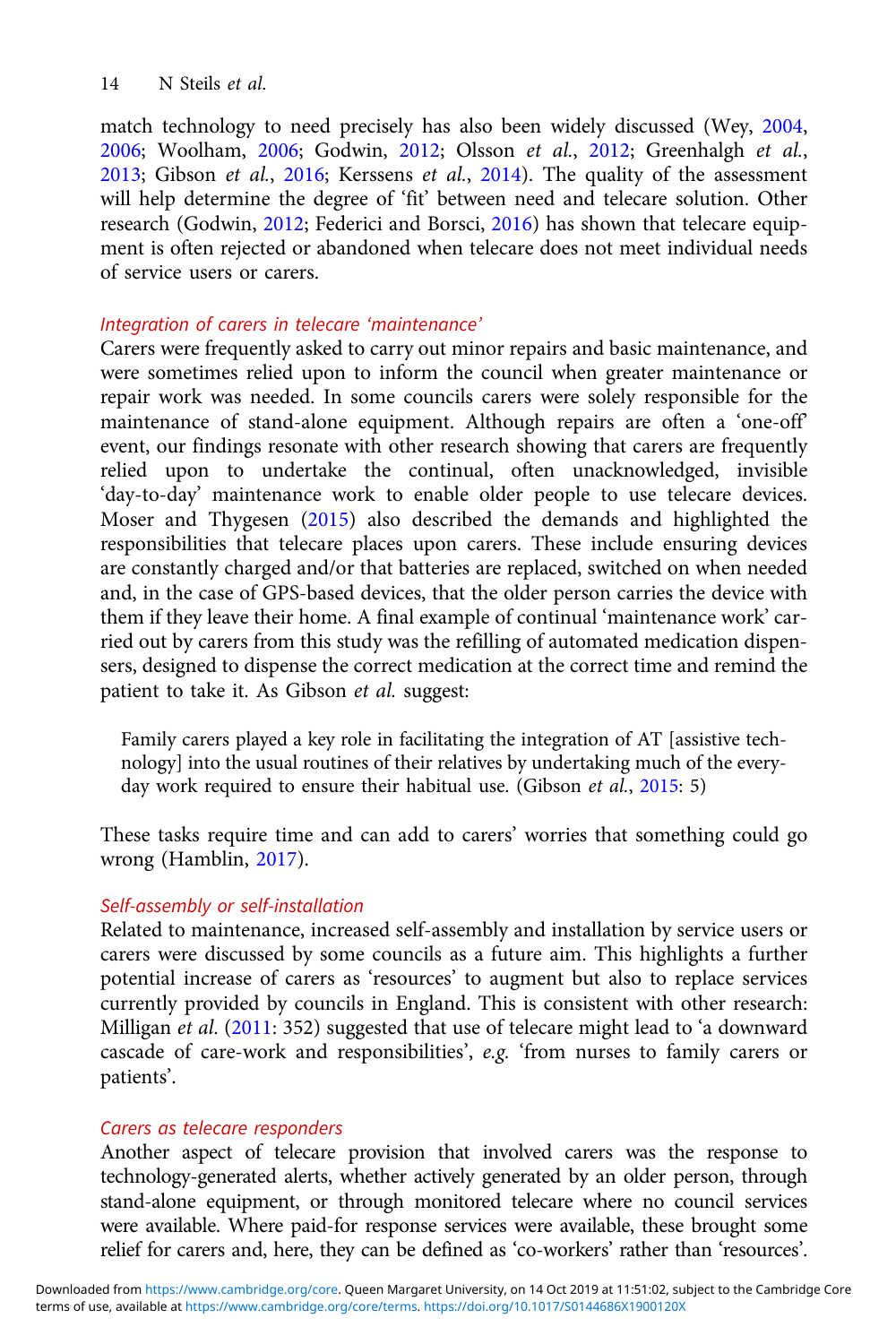#### Carers as co-workers in the provision of telecare

This section discusses aspects of telecare provision in which carers were perceived as 'co-workers': defined by Twigg and Atkin ([1994\)](#page-19-0) as being where councils recognise the carer's situation and interests, and provide care services for the older person alongside those of the carer with the same objective of ensuring carer wellbeing.

#### Response services

As our findings show, most councils offered paid-for response services. However, even in those councils that had a 24/7 paid response service, carers might often be contacted first: paid staff would only be dispatched in these councils if the carer was unavailable.

#### Managing and reviewing telecare provision

Managing telecare provision was another stage in which councils seemed to perceive carers as co-workers. In this study, telecare managers and carers alike discussed carers' involvement in making changes to telecare provided. Changes might occur when, for example, provision did not meet the older person's needs, if these had changed, or if equipment or services did not 'work' for the end user (or the carer). Though carers may perceive monitoring centres and response services as efficient and reliable (Jarrold and Yeandle, [2009\)](#page-18-0), there is often a need to adjust protocols in monitoring centres before telecare could be said to 'work' for some carers. Failure to have effective triage arrangements in place and to understand and share technology-derived information properly have been linked to carer stress and increased carer 'burden' (Alaszewski and Cappello, [2006](#page-17-0)). Procter et al. [\(2016\)](#page-18-0) recommend monitoring centre personnel should be more knowledgeable about the individual's needs and circumstances to inform their decisions about whether to contact a carer, another nominated responder or paid staff, if emergency services are not required. Better assessments for telecare, as previously discussed, but also improvements to reviews of telecare packages might help to decrease unnecessary involvement of carers at this stage, which might also help to minimise carer stress and anxiety.

As shown in the section above on barriers to telecare use, telecare managers in interviews and the survey each thought carers lacked knowledge and information about telecare. Other studies have also found that the amount and quality of information available via councils varies significantly. Gibson et al. ([2016](#page-17-0)), for example, estimate that only half of local councils provide sufficient information to support people with dementia and their carers using telecare, and argue for increased information to be made available to carers to support their involvement in the process. This would, on the one hand, increase their knowledge, but on the other hand it could put an onus on carers to acquire this knowledge and to take on more responsibility.

### Carers as co-clients in the provision of telecare

There was little evidence from our study of carers being 'co-clients'; the third model in Twigg and Atkin's typology, and one in which the wellbeing of the carer is at the centre of attention and carers are supported in their own right by formal services.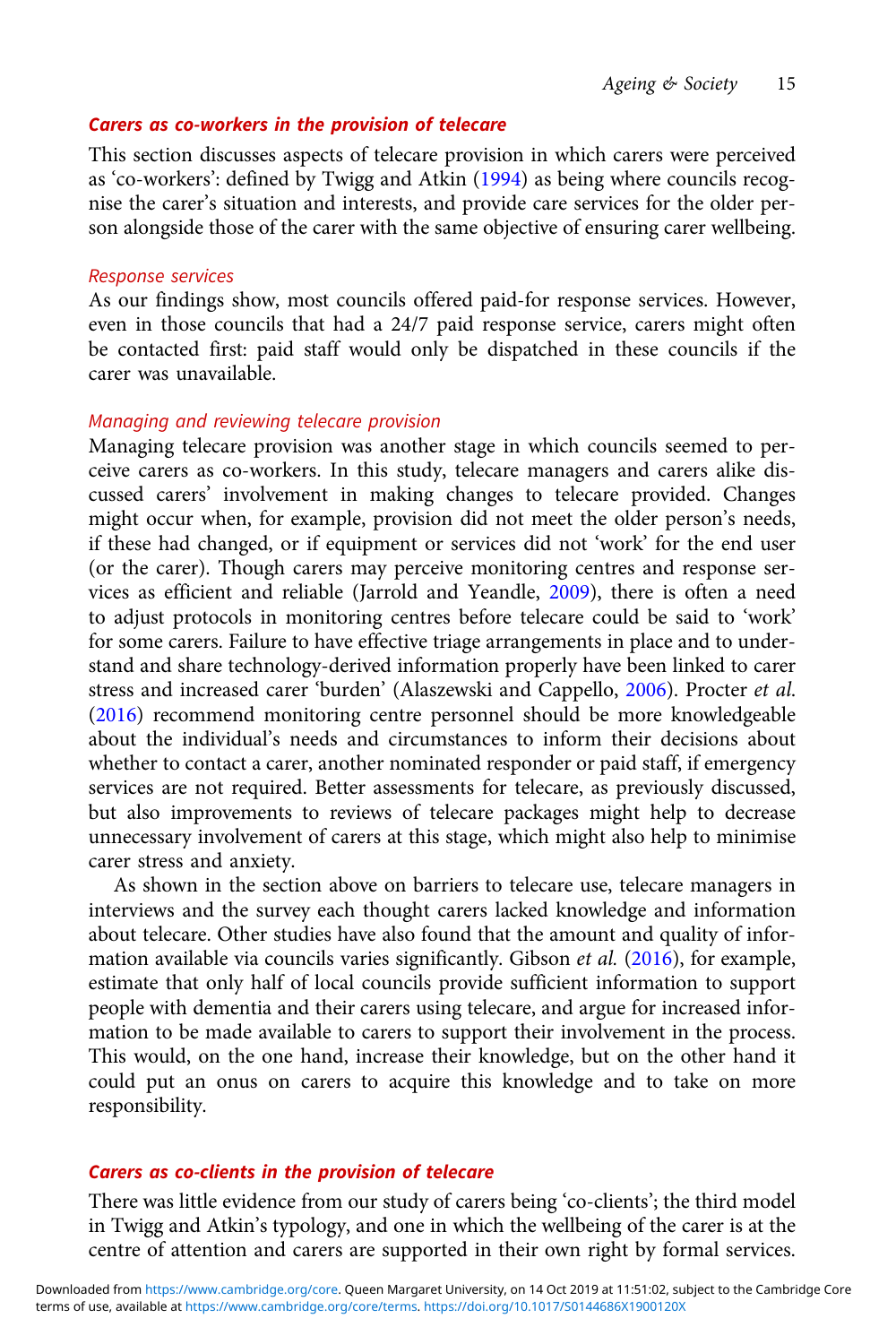Although councils now have a statutory duty to consider and assess carers' needs in their own right since the Care Act 2014 (HM Government, [2014\)](#page-18-0), there was little evidence that carers were offered a separate assessment as part of the telecare assessment process or in their own right. This is consistent with others' findings which show that this lack of consideration extends beyond telecare to wider social care provision (Glendinning et al., [2015](#page-17-0); Yeandle, [2016;](#page-19-0) Woolham et al., 2018a).

#### Provision of telecare and superseded carers

The last model in Twigg and Atkin's typology is the 'superseded' carer. Here caregiving is overcome by enabling independence of the older person or by acknowledging that the carer cannot provide care, e.g. through their own frailty or because other responsibilities make caring impossible.

As the findings on telecare strategies show, telecare is provided by councils to give or to help maintain independence for older people and to support carers. One outcome from providing telecare described by telecare managers was that carers were enabled to remain in paid employment or to undertake other responsibilities, e.g. caring for children.

One example, recurrently stated, was of aforementioned automated medication dispensers, which could replace periodic checking to ensure medication was taken. However, although such devices made constant checking unnecessary, they created new and different responsibilities, because carers needed to ensure that the device was correctly refilled and set up. Medication dispensers therefore did not entirely 'supersede' the carer, but did potentially free up time for them to carry out other responsibilities. Additionally, though automated dispensers might free up carer time, reduced contact – where medication taking is technology assisted – might also carry a risk of older people developing 'new' needs if this leads to greater isolation and loneliness (Steptoe et al., [2013](#page-18-0)).

#### Limitations

One weakness of the study is the small number of family or unpaid carers involved in the case studies. This makes wider comparison of perspectives of local council telecare managers and experiences of carers unattainable. However, the three involved carers provided an alternative perspective to the perceptions of telecare managers.

Carer involvement in our paper is predominantly discussed from the perspectives of telecare managers and practitioners in council or council-commissioned services: future research could focus on carers directly. However, it is also worth noting that the 'proxy' perspective offered by managers will have real impacts on telecare recipients and their carers.

A further limitation is that all interviewees and survey respondents were nominated or selected by participating councils, and other views and experiences within the local and national context might be lost to this research. However, we do not think it would have been feasible for our study to recruit participants without council support.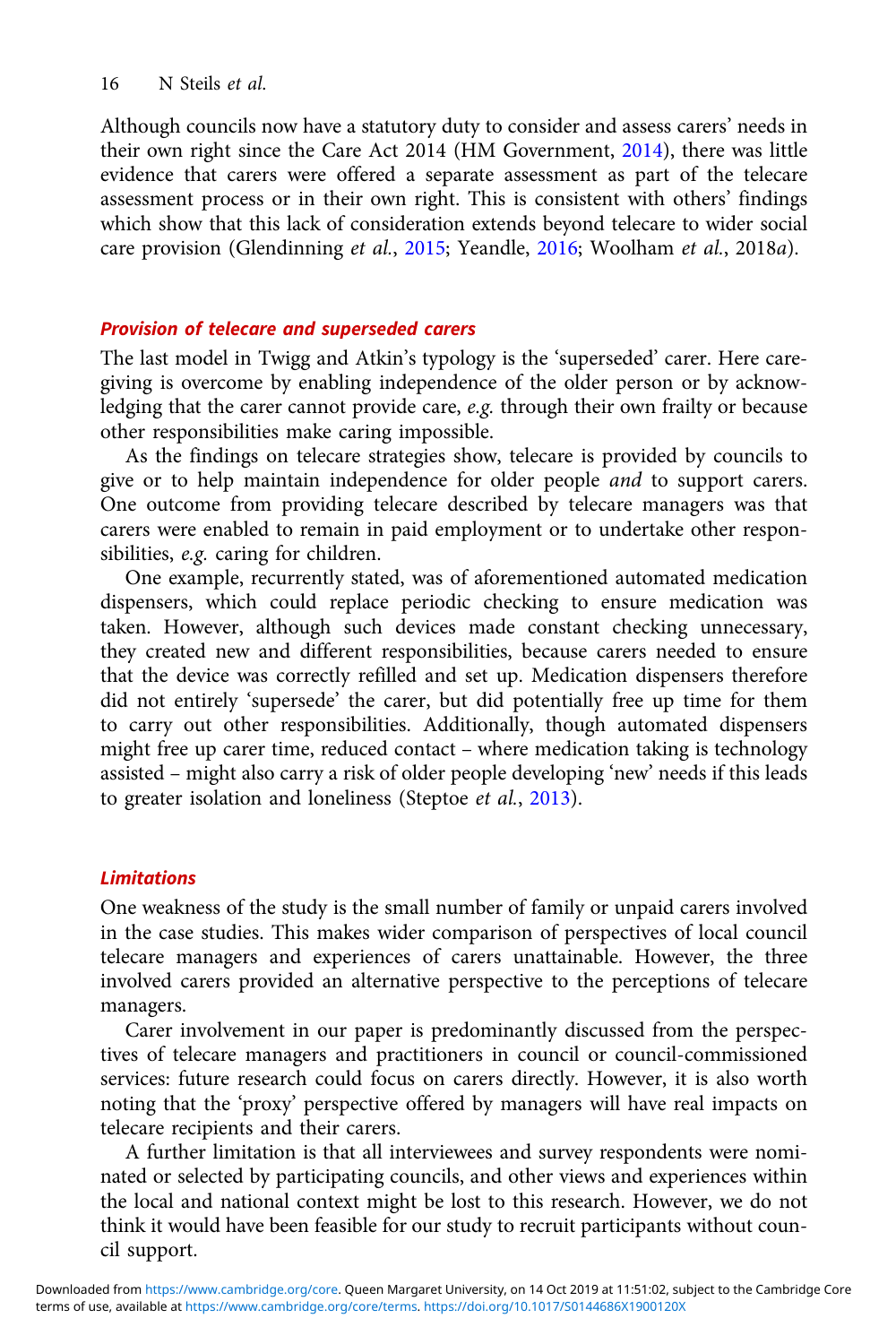# Conclusion

This paper aimed to develop knowledge of the nature and extent of family or other unpaid carers' involvement and the impact of telecare provision for older people on carers, and how their involvement is perceived within English local councils by applying Twigg and Atkin's ([1994](#page-19-0)) typology of carer support. We argue that carers are largely perceived as 'resources' and taken for granted when councils provide telecare to older people. There are instances in which carers are 'co-workers' but this is mainly around responding to monitored telecare and attached services and not the case in all councils. Carers' position and status as 'co-workers' could be improved in practice by consistently involving carers in assessments of the older person (providing the older person assents to this). The carer's perspective will add and inform as to how needs and abilities of the cared-for person are perceived by the local council and potentially assisted by telecare. The way telecare is used in some councils creates the conditions for some carer roles to be superseded with telecare both by maximising the older person's independence and/or replacing hands-on care services through telecare. However, some councils also have strategies in place that will potentially result in an increase in carer responsibilities in the future.

Carers' own rights as 'co-clients' (recognised in the Care Act 2014) for their own needs to be assessed and to be given support often seemed overlooked. Our study also suggests that some councils may need to increase the amount and quality of information they provide about telecare so carers can have informed choice about their own role in telecare provision.

Our findings are consistent with previous research that suggests that telecare can support carers in their role, e.g. enabling them to have respite from caring or to engage in other activities, and, in some cases, remain in employment. It also confirms others' findings that carers are often essential for telecare to work for older people; whether by ensuring equipment is functioning correctly or responding to alerts. In addition, when telecare does not meet the needs and goals of the older person, carers initiate changes to equipment or services, or request the removal of telecare.

Acknowledgements. The authors wish to offer grateful thanks to all research participants. They would also like to thank Jill Manthorpe for her constructive and supportive comments on earlier drafts of this article. Any mistakes or omissions are the responsibility of the authors only.

Author contributions. NS prepared each draft of this manuscript. Other authors contributed by suggesting amendments and changes. All authors were involved in the conception and design of the study, data collection, and analysis and interpretation of data.

Financial support. This work was supported by the English National Institute for Health Research/School for Social Care Research (grant number C088/T15-011/KCLJW-p89). The views expressed in this publication are those of the authors and not necessarily those of the funder, the Department of Health and Social Care or the UK National Health Service.

Conflict of interest. The authors declare no conflicts of interest.

Ethical standards. The study received a favourable ethical opinion from the Health Research Authority Research Ethics Committee (HRA reference 16/NI/0051). It was also supported by the Association of Directors of Adult Social Care Services (ADASS).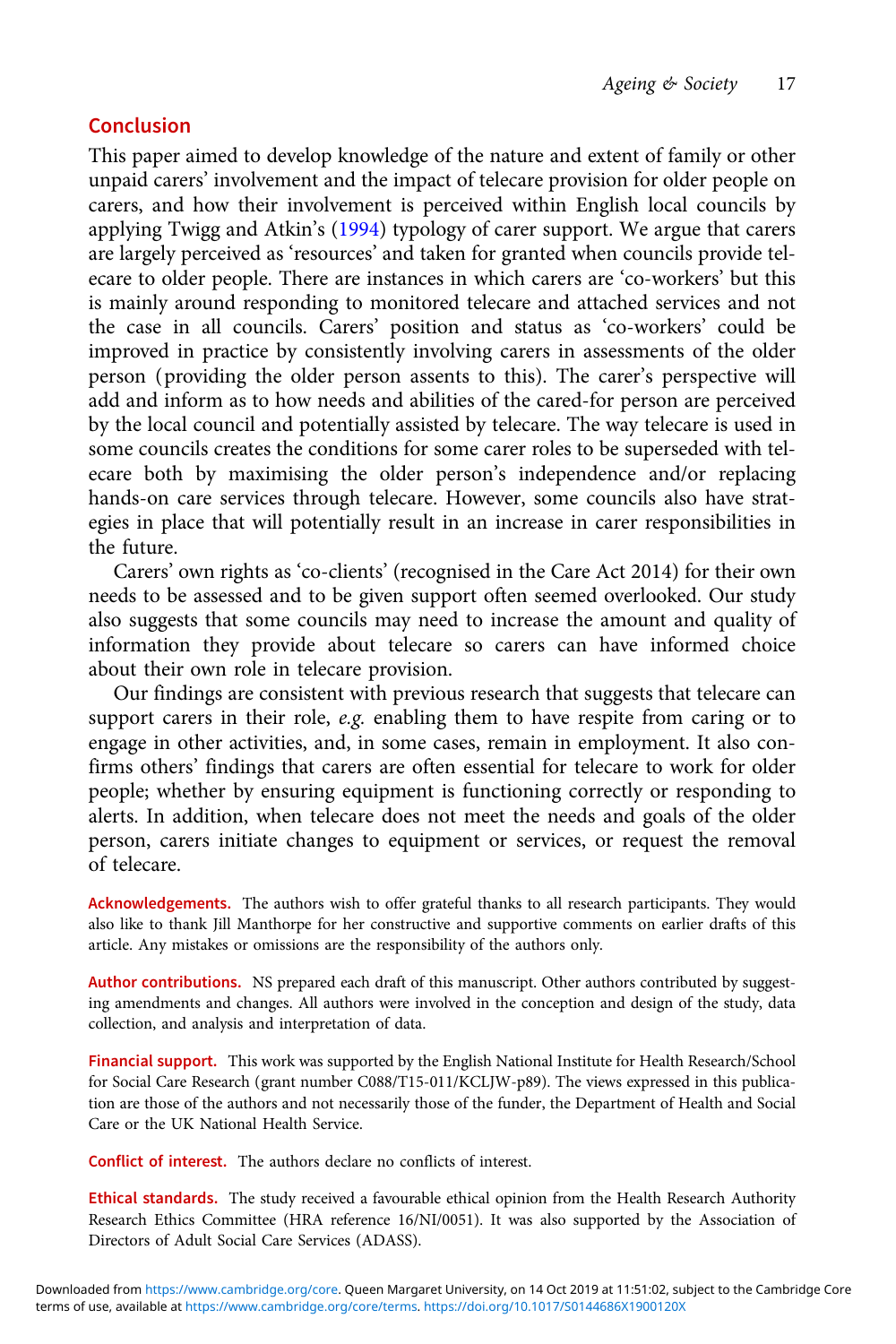## <span id="page-17-0"></span>References

- Alaszewski A and Cappello R (2006) Piloting Telecare in Kent County Council: The Key Lessons. Final Report – 2006. Canterbury, UK: Centre for Health Services Studies, University of Kent.
- Barlow J, Curry R, Chrysanthaki T, Hendy J and Taher N (2012) Remote Care plc: Developing the Capacity of the Remote Care Industry to Supply Britain's Future Needs. London: Health and Care Infrastructure Research and Innovation Centre, Imperial College Business School.
- Bayer S, Barlow J and Curry R (2007) Assessing the impact of a care innovation: telecare. System Dynamics Review 23, 61–80.
- Botsis T and Hartvigsen G (2008) Current status and future perspectives in telecare for elderly people suffering from chronic diseases. Journal of Telemedicine and Telecare 14, 195-203.
- Bowman S, Hooker K, Steggell CD and Brandt J (2013) Perceptions of communication and monitoring technologies among older rural women: problem or panacea? Journal of Housing for the Elderly 27, 48–60.
- Buckner L and Yeandle S (2015) Valuing Carers 2015: The Rising Value of Carers' Support. London: Carers UK.
- Carbonneau H, Caron C and Desrosiers J (2010) Development of a conceptual framework of positive aspects of caregiving in dementia. Dementia 9, 327–353.
- Carers UK (2015) Facts About Carers 2015 (Policy briefing). London: Carers UK.
- Carers UK and Employers for Carers (2012) Sandwich Caring: Combining Childcare with Caring for Older or Disabled Relatives. London: Carers UK.
- Carretero S, Stewart J and Centeno C (2015) Information and communication technologies for informal carers and paid assistants: benefits from micro-, meso-, and macro-levels. European Journal of Ageing 12, 163–173.
- Colombo F, Llena-Nozal A, Mercier J and Tjadens F (2011) The impact of caring on family carers. In Help Wanted? Providing and Paying for Long-term Care (OECD Health Policy Studies). Paris: OECD Publishing, pp. 85–120.
- Curry RG, Trejo Tinoco M and Wardle D (2002) The Use of Information and Communication Technology (ICT) to Support Independent Living for Older and Disabled People. London: Department of Health.
- Davies A, Rixon L and Newman S (2013) Systematic review of the effects of telecare provided for a person with social care needs on outcomes for their informal carers. Health  $\mathfrak{G}\text{Scial Care in the Community }$  21, 582–597.
- Department of Health (1999) Caring About Carers: A National Strategy for Carers. London: The Stationery Office.
- Doughty K, Cameron K and Garner P (1996) Three generations of telecare of the elderly. Journal of Telemedicine and Telecare 2, 71–80.
- Eurofound (2017) European Quality of Life Survey 2016: Quality of Life, Quality of Public Services, and Quality of Society (No. EF1733). Luxembourg: Publications Office of the European Union.
- Federici S and Borsci S (2016) Providing assistive technology in Italy: the perceived delivery process quality as affecting abandonment. Disability and Rehabilitation: Assistive Technology 11, 22-31.
- Fisk MJ (2003) Social Alarms to Telecare: Older People's Services in Transition. Bristol, UK: Policy Press.
- Gibson G, Dickinson C, Brittain K and Robinson L (2015) The everyday use of assistive technology by people with dementia and their family carers: a qualitative study. BMC Geriatrics 15, article no. 89.
- Gibson G, Newton L, Pritchard G, Finch T, Brittain K and Robinson L (2016) The provision of assistive technology products and services for people with dementia in the United Kingdom. Dementia 15, 681–701.
- Glendinning C, Mitchell W and Brooks J (2015) Ambiguity in practice? Carers' roles in personalised social care in England. Health & Social Care in the Community 23, 23-32.
- Godwin B (2012) The ethical evaluation of assistive technology for practitioners: a checklist arising from a participatory study with people with dementia, family and professionals. Journal of Assistive Technologies 6, 123–135.
- Gramstad A, Storli SL and Hamran T (2014) Older individuals' experiences during the assistive technology device service delivery process. Scandinavian Journal of Occupational Therapy 21, 305–312.
- Greenhalgh T, Wherton J, Sugarhood P, Hinder S, Procter R and Stones R (2013) What matters to older people with assisted living needs? A phenomenological analysis of the use and non-use of telehealth and telecare. Social Science & Medicine 93, 86-94.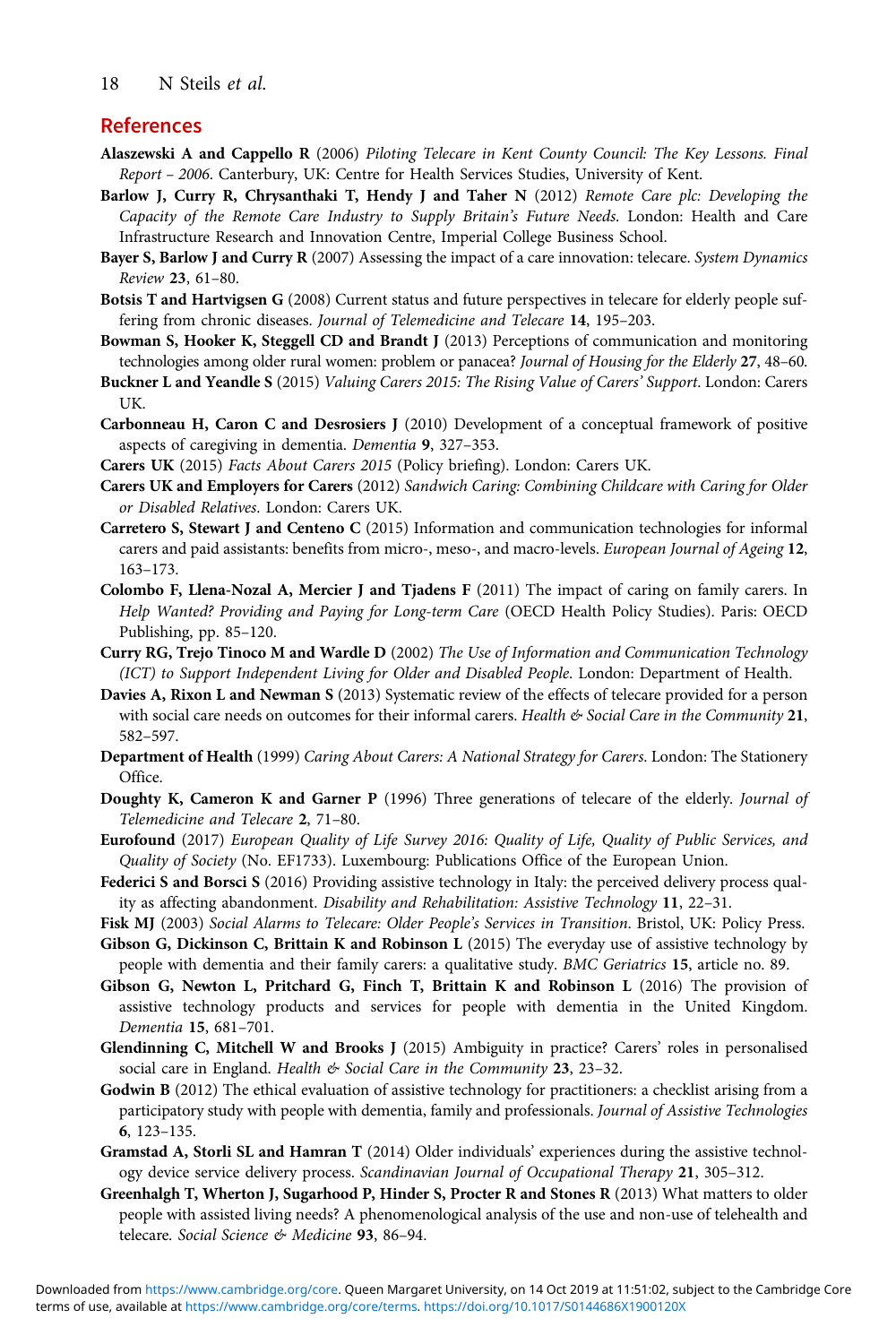- <span id="page-18-0"></span>Hamblin K (2017) Telecare, obtrusiveness, acceptance and use: an empirical exploration. British Journal of Occupational Therapy 80, 132–138.
- HM Government (1995) Carers (Recognition and Services) Act 1995 (c. 12). London: The Stationery Office.

HM Government (2004) Carers (Equal Opportunities) Act 2004 (c. 15). London: The Stationery Office.

- HM Government (2010) Recognised, Valued and Supported: Next Steps for the Carers Strategy. London: HM Government.
- HM Government (2014) Care Act 2014 (c. 23). London: The Stationery Office.
- Hoffmann F and Rodrigues R (2010) Informal Carers: Who Takes Care of Them? (Policy brief). Vienna: European Centre for Social Welfare Policy and Research.
- Jarrold K and Yeandle S (2009) A Weight Off My Mind: Exploring the Impact and Potential Benefits of Telecare for Unpaid Carers in Scotland. Glasgow, UK: University of Leeds and Carers Scotland.
- Kerssens C, Sattler M and Monteiro A (2014) Managing dementia symptoms and needs using technology. Journal of Gerontological Nursing 40, 16–20.
- King D and Pickard L (2013) When is a carer's employment at risk? Longitudinal analysis of unpaid care and employment in midlife in England. Health  $\&$  Social Care in the Community 21, 303-314.
- Luengo-Fernandez R, Leal J and Gray A (2008) Dementia 2010: The Economic Burden of Dementia and Associated Research Funding in the United Kingdom. Oxford: Health Economics Research Centre, University of Oxford for the Alzheimer's Research Trust.
- Madara Marasinghe K (2016) Assistive technologies in reducing caregiver burden among informal caregivers of older adults: a systematic review. Disability and Rehabilitation: Assistive Technology 11, 353–360.
- Miles D and Doughty K (2011) The evolution of assisted living provider services (ALPS) to support twenty-first century health, social care and housing needs. Journal of Assistive Technologies 5, 140–145.
- Miller LM, Whitlatch CJ and Lyons KS (2016) Shared decision-making in dementia: a review of patient and family carer involvement. Dementia 15, 1141–1157.
- Milligan C, Roberts C and Mort M (2011) Telecare and older people: who cares where? Social Science  $\mathfrak{G}$ Medicine 72, 347–354.
- Moriarty J, Manthorpe J and Cornes M (2015) Reaching out or missing out: approaches to outreach with family carers in social care organisations. Health & Social Care in the Community 23, 42-50.
- Mortenson WB, Demers L, Fuhrer MJ, Jutai JW, Lenker J and DeRuyter F (2012) How assistive technology use by individuals with disabilities impacts their caregivers: a systematic review of the research evidence. American Journal of Physical Medicine & Rehabilitation 91, 984-998.
- Moser I and Thygesen H (2015) Exploring possibilities in telecare for ageing societies. In Barnes M, Brannelly T, Ward L and Ward N (eds), Ethics of Care: Critical Advances in International Perspective. Bristol, UK: Policy Press, pp. 111–123.
- National Alliance for Caregiving and AARP Public Policy Institute (2015) 2015 Report: Caregiving in the U.S. Bethesda, MD: National Alliance for Caregiving and AARP Public Policy Institute.
- NHS Executive (1998) Information for Health. An Information Strategy for a Modern NHS 1998–2005 (No. A1104). London: Department of Health.
- Olsson A, Engström M, Skovdahl K and Lampic C (2012) My, your and our needs for safety and security: relatives' reflections on using information and communication technology in dementia care. Scandinavian Journal of Caring Sciences 26, 104–112.
- Procter R, Wherton J, Greenhalgh T, Sugarhood P, Rouncefield M and Hinder S (2016) Telecare call centre work and ageing in place. Computer Supported Cooperative Work (CSCW) 25, 79-105.
- Rand S and Malley J (2014) Carers' quality of life and experiences of adult social care support in England. Health & Social Care in the Community 22, 375-385.
- Ritchie J and Spencer L (1994) Qualitative data analysis for applied policy research. In Bryman A and Burgess RG (eds), Analyzing Qualitative Data. New York, NY: Routledge, pp. 173–194.
- Royal Commission on Long Term Care (1999) With Respect to Old Age: Long Term Care Rights and Responsibilities (Cm 4192-I). London: The Stationery Office.
- Sandelowski M and Barroso J (2007) Handbook for Synthesizing Qualitative Research. New York, NY: Springer Publishing.
- Steptoe A, Shankar A, Demakakos P and Wardle J (2013) Social isolation, loneliness, and all-cause mortality in older men and women. Proceedings of the National Academy of Sciences 110, 5797-5801.